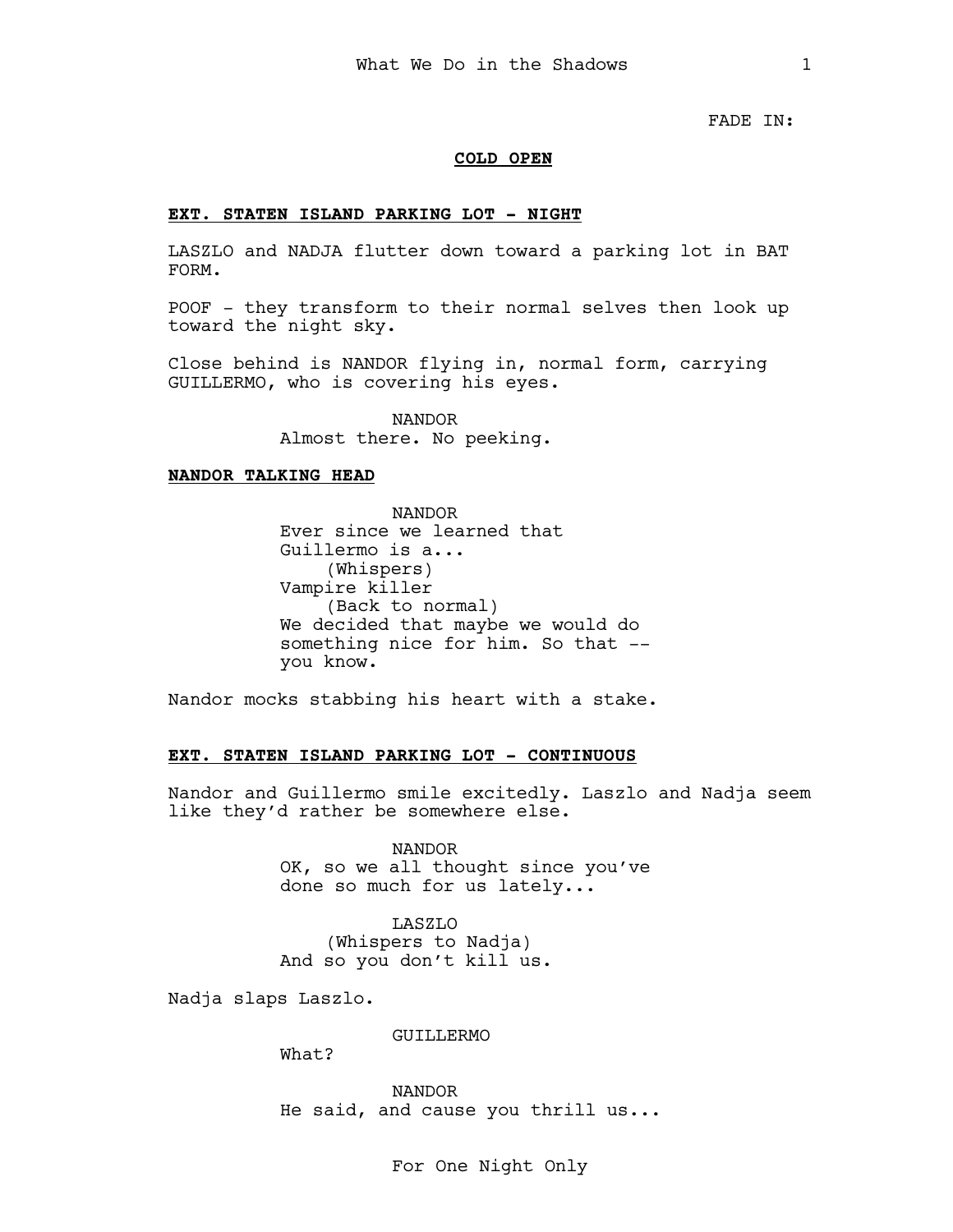He shrugs to camera.

NANDOR

We wanted to do something special and take you out for a nice human meal.

### LASZLO

We obviously won't be partaking, but tonight is not about us it is about you our own Guillermo, who would never do anything to harm us.

**NADJA** What Laszlo is trying to say is let Guillermo night begin!

NANDOR And sooo... Ta da!

Nandor raises his hands high. He then realizes Guillermo is still covering his eyes.

> NANDOR You can look now.

> > GUILLERMO

Oh...

Guillermo opens his eyes.

NANDOR

Ta da!

Guillermo stares blankly ahead... at a DENNY'S.

GUILLERMO (Glancing to camera) Ooooh... Boy... Denny's.

LASZLO

They say it's America's diner so it must be top notch.

NADJA

We thought about the Apple Bees, in hopes of seeing people get stung, but they were closed.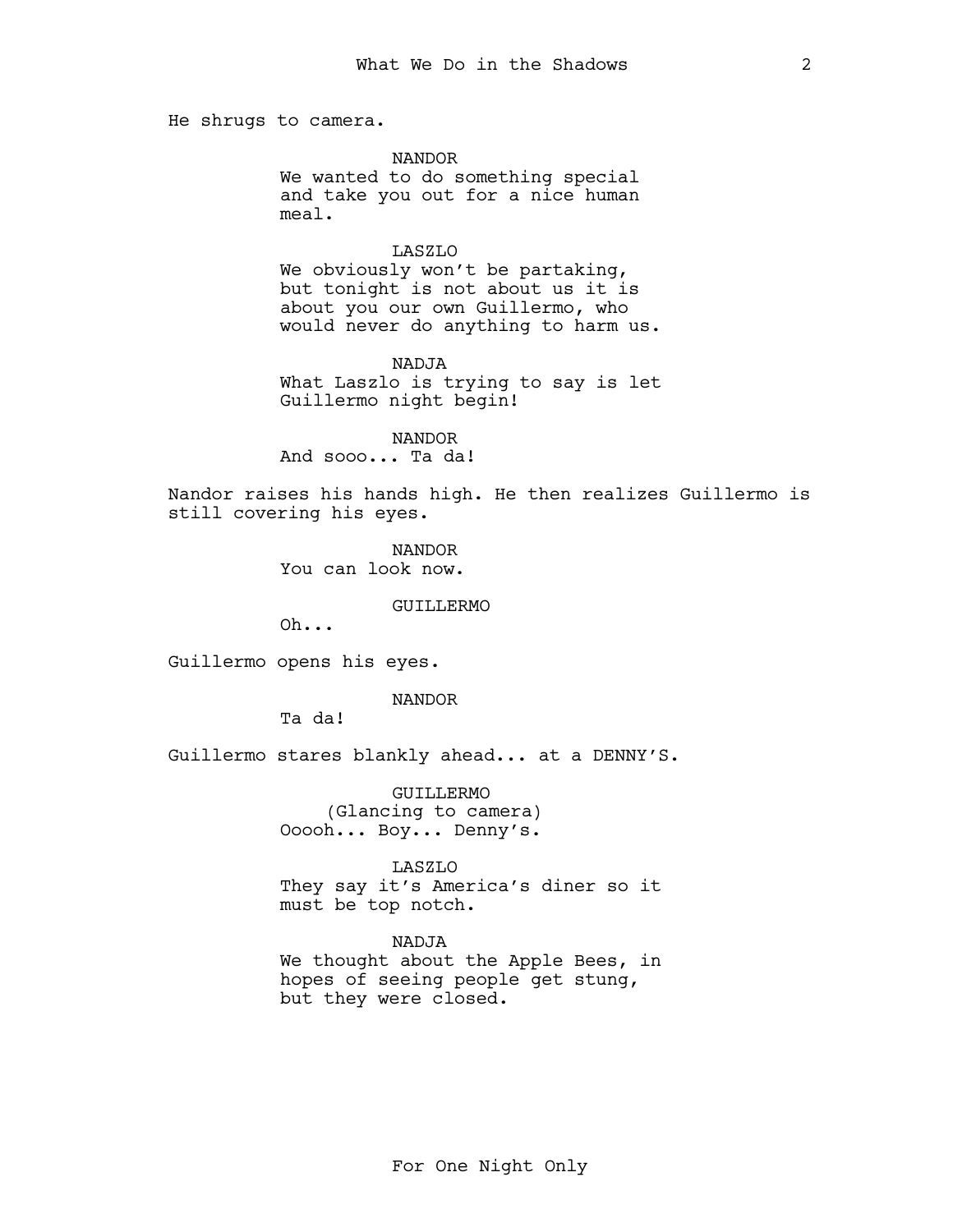## INT. DENNYS - NIGHT

## GUILLERMO TALKING HEAD

The vampires sit at a booth in the background.

GUILLERMO

I don't mind Denny's. I guess it's the thought that counts. Honestly, they didn't have to do this I would never hurt any of them.

LASZLO (In the distance - angry) Why the hell is the table so God damn sticky?

Guillermo glares back at the camera.

### EXT. STATEN ISLAND - NIGHT

The group walks down the sidewalk of a dirty warehouse district.

> NANDOR Isn't this fun Guillermo? Out in the night... Walking...

Guillermo suddenly jumps out of the way of something.

NANDOR Avoiding a homeless man's urine puddle.

A MAN with a handful of flyers steps out from a door way.

FLYER MAN Hey, hey. You all look like you could use some entertainment.

NADJA And you look like you could use a new face.

Nadja and Laszlo chuckle and high five.

LASZLO

Burn.

NANDOR What's wrong with his face?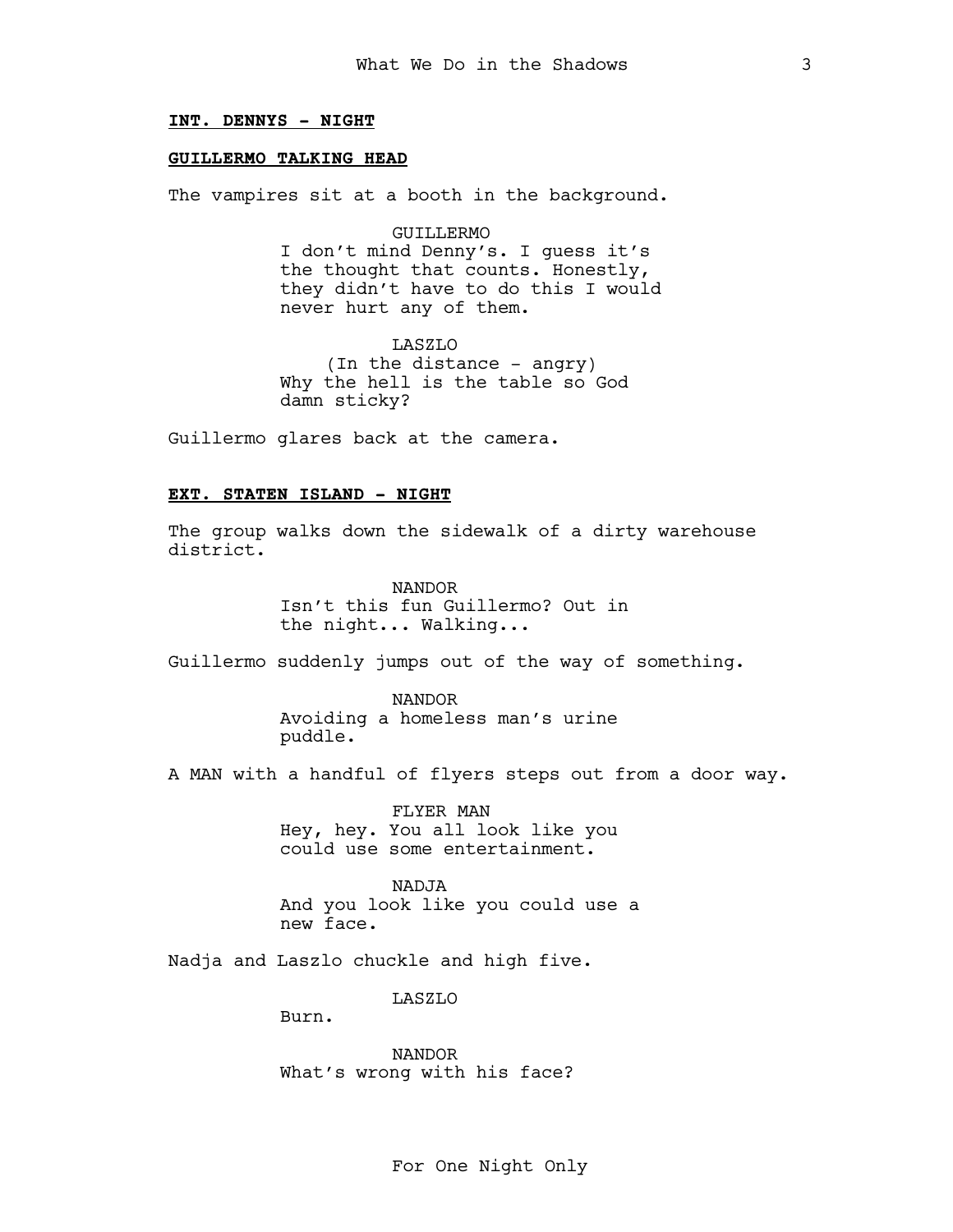FLYER MAN Yeah, what's wrong with my face?

NADJA

Nothing, it's just a... I was... oh forget it.

#### FLYER MAN

Anyway, like I was saying if you're interested in some entertainment I got you covered.

## LASZLO

What kind of entertainment are we talking my good man? And is there nudity involved? Because if there is, then I'm in. And if there isn't, can there be? And can I be involved?

## FLYER MAN

Not a lot of nudity, but sort of like some combat. Two all time greats clashing here tonight in this very building.

Guillermo looks over one of the flyers.

GUILLERMO Wait, is this what I think it?

FLYER MAN Yes! Maybe... What do you think it is?

GUILLERMO You know I doubt we'd be interested.

Guillermo starts to walk away, but Flyer man stops him.

FLYER MAN Wait, wait, wait. I think one of them might be up your guy's alley. He's a vampire.

The group nervously looks at each other.

NANDOR Why would you think we would like vampires?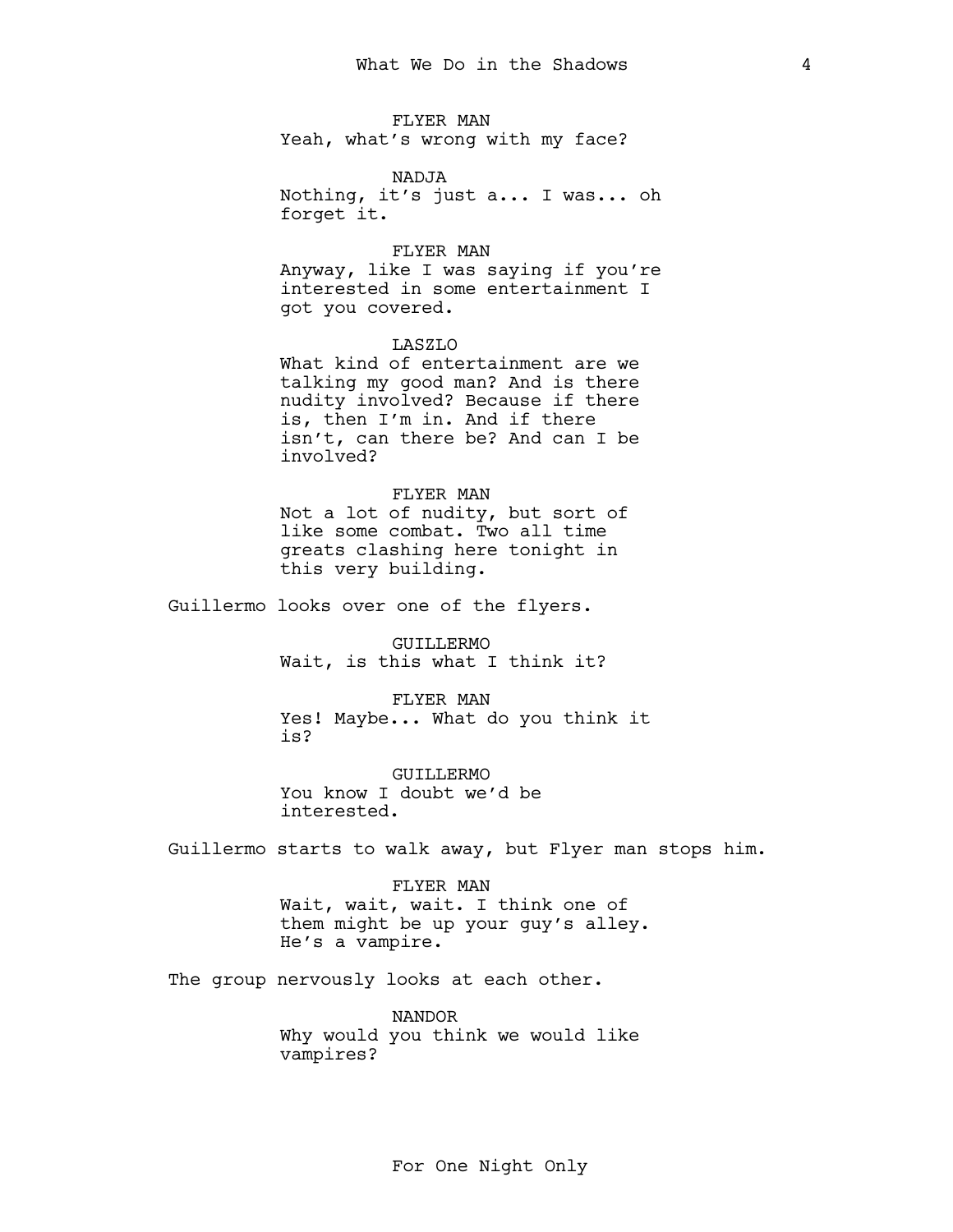FLYER MAN Cause you got the whole Goth thing going on. Except for this one. (To Guillermo) He's more Teddy Ruxpin.

Guillermo eyes the camera. Everyone else sighs in relief.

## LASZLO

Vampires in combat huh? I have to say my interest is thoroughly peaked. Though I'm surprised we didn't already know about this.

NANDOR Don't forget though, it is Guillermo night.

LASZLO Ah yes... Well, what do you think Guillermo? Interested?

GUILLERMO I don't really think...

LASZLO Great! It's decided then. (re: Flyer Man) Show us the way sir.

## INT. WAREHOUSE - MOMENTS LATER

The group enters the room just in time to see the finish of a pro wrestling match.

> GUILLERMO (Camera aware - drab) Yep. It's wrestling.

One WRESTLER slams the other for a pin fall. A small drunken crowd cheers wildly.

The group looks on confused.

LASZLO Dammnit Guillermo.

## END OF COLD OPEN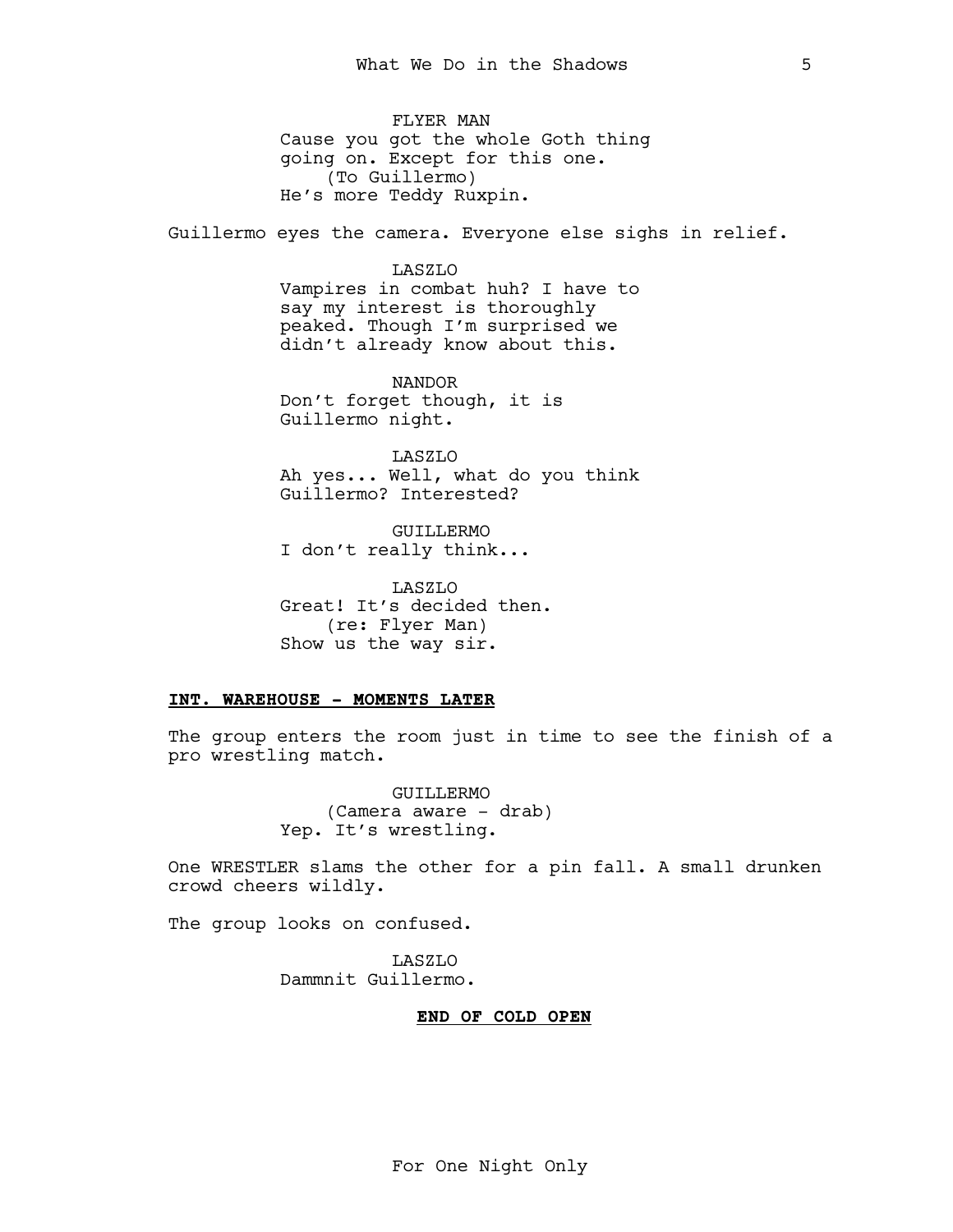## ACT ONE

## INT. WAREHOUSE - NIGHT

RIC ROGERS paces the ring delivering an intense promo to the crowd. The group pays him no attention.

> NADJA Look I know it's Guillermo night but I don't want to stand here and watch a bunch of sweaty humans wrestle each other.

GUILLERMO I actually didn't want to...

NANDOR

Sorry, Guillermo I just don't see how anyone could find this entertaining.

GUILLERMO Again, not my idea.

LASZLO I agree, I can think of about a million other things I'd rather be doing right now than this low brow, drunken...

RIC ROGERS (O.C.)

Hey!

The group turns to see Ric staring at them. He points to Laszlo.

> RIC ROGERS Shut up fat boy.

Ric goes right back to his promo.

Laszlo stares forward in shock as Nadja and Nandor's mouth's drop open, fighting a smile.

NANDOR

Oooooh...

LASZLO Did that man just call me fat? (To Nadja) Do I, do I look fat to you?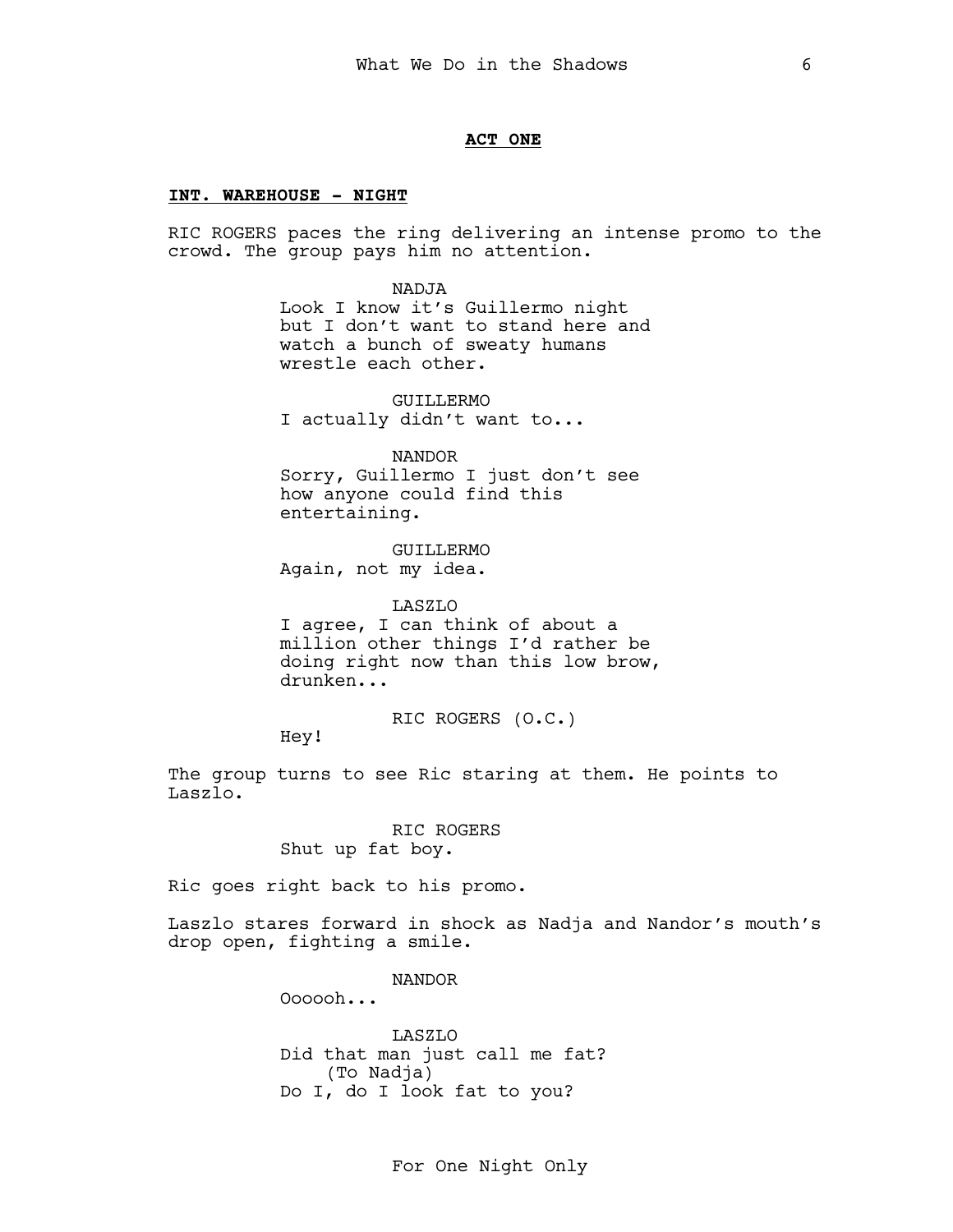NADJA

Well...

LASZLO Don't answer that. We'll see who calls who fat when I consume every last ounce of blood in his body.

Nandor and Nadja share a glance.

Laszlo starts to move toward the ring, but suddenly the lights dim to red and a 90s hard TECHNO kicks on.

From behind the curtain, draped over a back room door, GANGREL emerges. A large blonde wrestler holding a goblet with vampire fangs.

The group stares in awe as they watch Gangrel make his way to the ring.

They slink into the back row chairs.

Gangrel steps onto the ring apron. He takes a drink from his goblet then spits the thick red substance into the air. Showering the front row in a crimson mist.

> NANDOR (camera aware) He's so cool.

#### INT. VAMPIRE RESIDENCE - NIGHT

The front door BURSTS open... Laszlo and Nandor stumble, locked arms in a brawl. Pushing each other past the foyer, slamming into the tables, knocking pictures off the wall.

Nadja and Guillermo walk in behind them, neither impressed.

NANDOR

Into the ropes!

Nandor grabs Laszlo and throws him across the room crashing through the banisters.

## NADJA TALKING HEAD

As Nandor and Laszlo continue their destruction in the background.

> NADJA It would seem the wrestling show had a bit of an influence on Laszlo and Nador.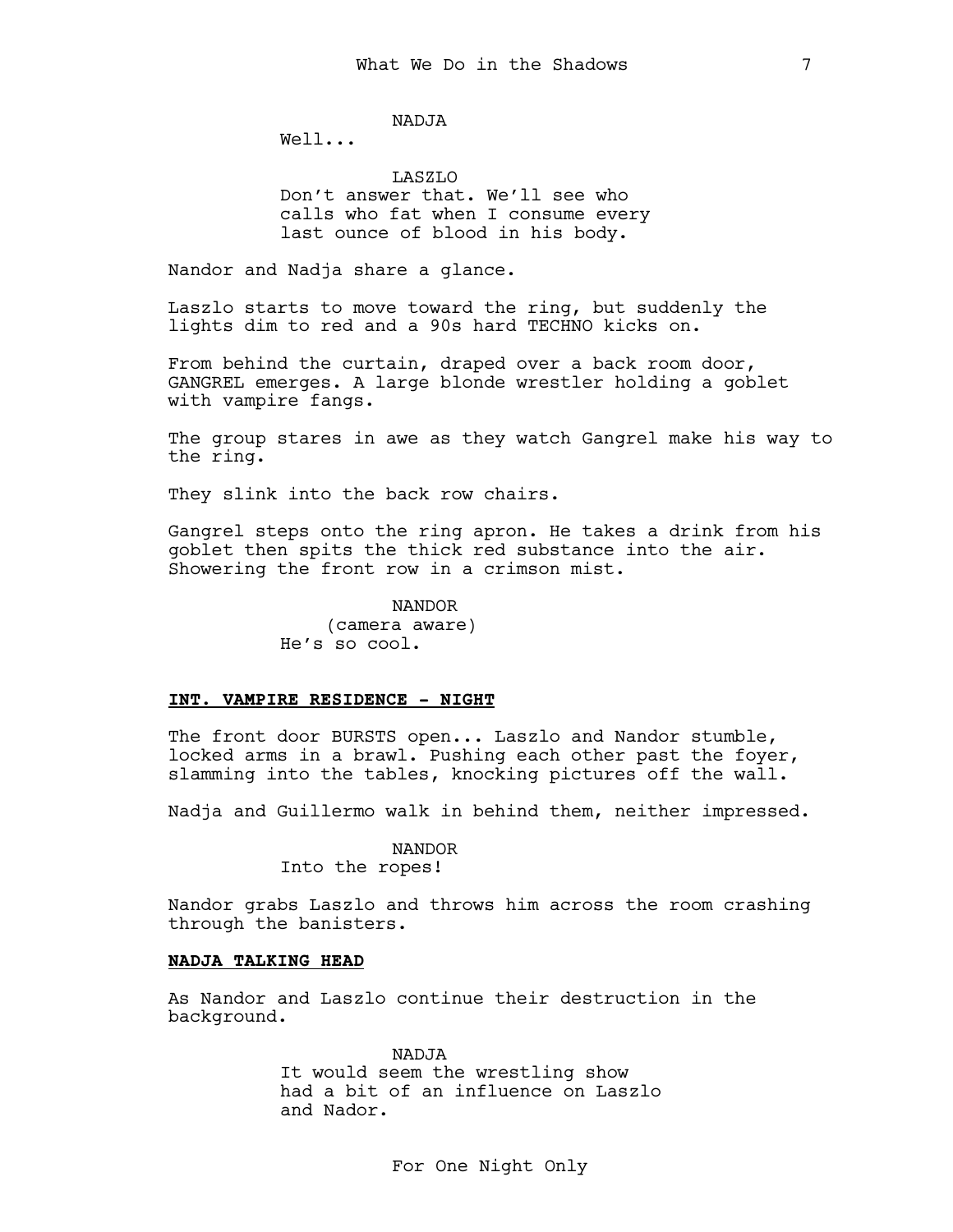Nandor picks up a vase and smashes it over the back of Laszlo.

## INT. VAMPIRE RESIDENCE - CONTINUOUS

COLIN ROBINSON rushes into the room.

COLIN ROBINSON What the hell is going on?

Nandor picks Laszlo up in the air. His fangs out, full on vampire rage mode.

He slams Laszlo down to his knee. A backbreaker! A loud CRACK echoes through the house.

Nandor quickly goes for the pin.

NANDOR Guillermo! Quick, count it!

GUILLERMO (Unenthusiastically) 1, 2, 3.

Guillermo eyes the camera.

NANDOR YES! VICTORY IS MINE!

Nandor stands and celebrates.

NADJA (re: Colin Robinson) We went to one of those professional wrestling shows. Laszlo felt insulted and challenged Nandor.

COLIN ROBINSON Wait, the three of you went to a wrestling show? Who's idea was that.

NADJA, NANDOR, LASZLO Guillermo.

GUILLERMO

Not my idea.

Laszlo lays staring at the ceiling.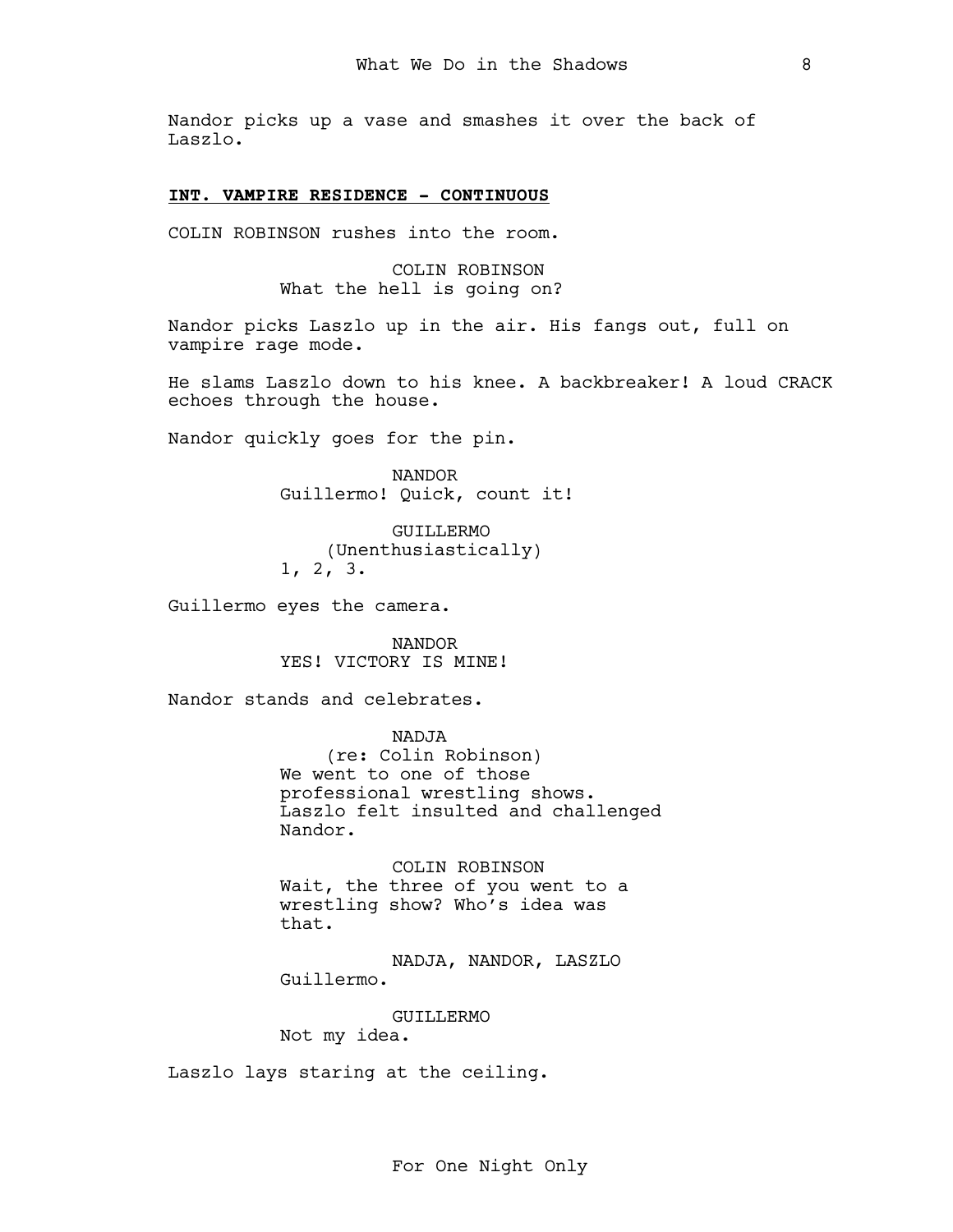LASZLO I can't believe how far I've fallen. Perhaps that man was right. I am out of shape.

COLIN ROBINSON You do realize that wrestling is scripted right?

Nandor HISSES at Colin Robinson, to Colin's surprise.

## NANDOR

(Intense) You lie Colin Robinson! You weren't there. I saw it with my own two eyes. Gangrel was victorious in his battle. There was none of this trickery.

## COLIN ROBINSON

I wouldn't be so sure. In fact as of recently the major programs have started referring to it as sports entertainment. It's actually a smart marketing move, if you think about it, to get away from the stigma of people referring to it as "fake" when a more accurate description would be scripted or sta...

NANDOR Shut up! Shut up! Shut up!

Nandor rushes out of the room.

Laszlo raises to his feet.

# LASZLO

I assure you when Nandor threw me into that banister, it was not fake.

COLIN ROBINSON Well of course not when you were doing...

LASZLO Nadja, my sweet.

Laszlo grabs her hands.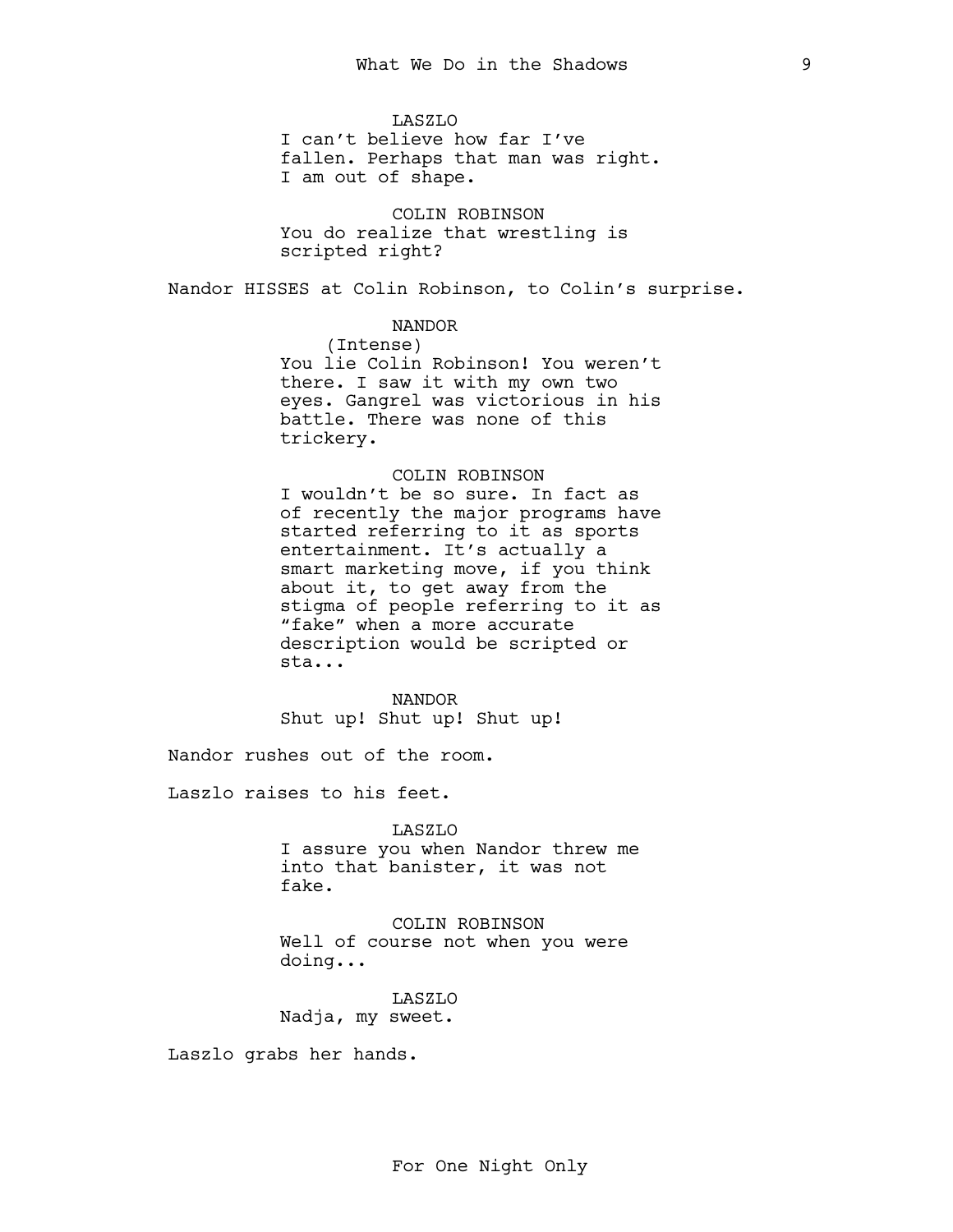LASZLO I feel that I somehow disappointed you. That perhaps I am no longer the great warrior that I once was.

NADJA I never really thought that in the first place.

LASZLO Ah... Well you don't need to try and spare my emotions in this weakened state I've found myself in.

NADJA No it's true. I never saw you as a warrior. There are a lot of things I love about you Laszlo, but warrior? No.

LASZLO Oh  $--$  I see.

There's silence among them for a moment. Colin Robinson smiles, his eyes glows, as he feeds off the awkward energy.

Laszlo stands up straight.

LASZLO

Well then. I know what I must do. I must prove myself to you my Nadja! I must prove that I am not only the ultimate lover. But the ultimate warrior!

Colin and Guillermo both chuckle.

LASZLO

What?

COLIN AND GUILLERMO

Nothing!

Colin and Guillermo share a coy glance.

## INT. VAMPIRE RESIDENCE, NANDOR'S ROOM - NIGHT

Nandor waves the camera crew to him.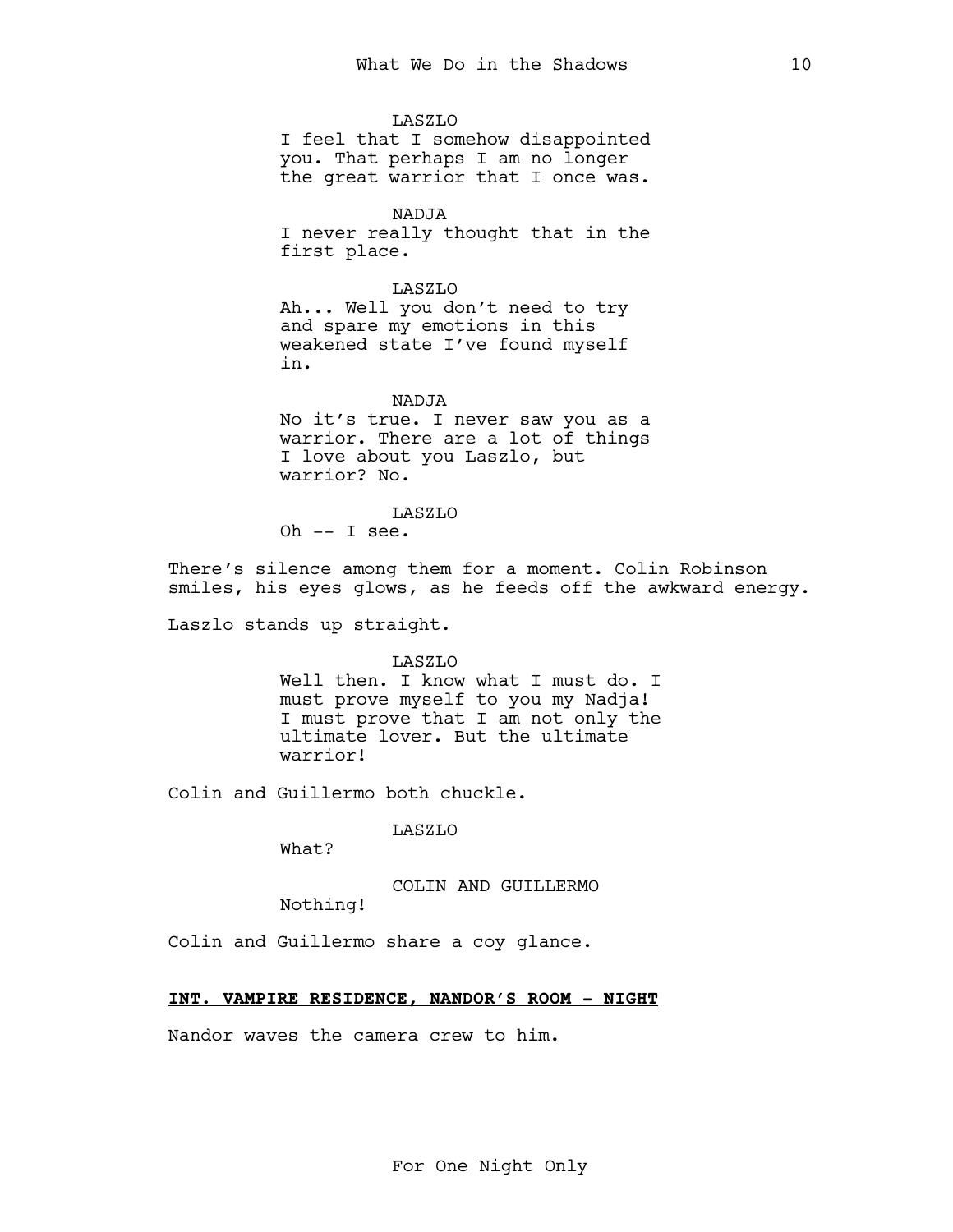NANDOR

Last night was very exciting. When I saw the vampire Gangrel up in the ring fighting it reminded me of something I haven't looked at for many years.

He retrieves an old dusty book from a trunk and opens it. Inside are a collection of signatures.

NANDOR

It's my autograph book. A collection of great killers and fighters.

He starts to thumb through the pages.

NANDOR Genghis Khan, Joan of Arc, the rat that started the black plague, Napoleon Bonaparte, Nandor the Relentless.

He eyes the camera and smirks.

NANDOR I haven't found anyone for quite some time that I wanted to add, until Gangrel.

## INT. WAREHOUSE - FLASHBACK

Gangrel runs off the ropes and close lines Ric Rogers hard. Nandor watches, wide eyed and in awe.

## INT. VAMPIRE RESIDENCE, NANDOR'S ROOM - NIGHT

Nandor smiles adoringly.

NANDOR He's so cool.

## INT. VAMPIRE RESIDENCE - NIGHT

Guillermo cleans up the mess left in the foyer.

NANDOR Guillermoooo...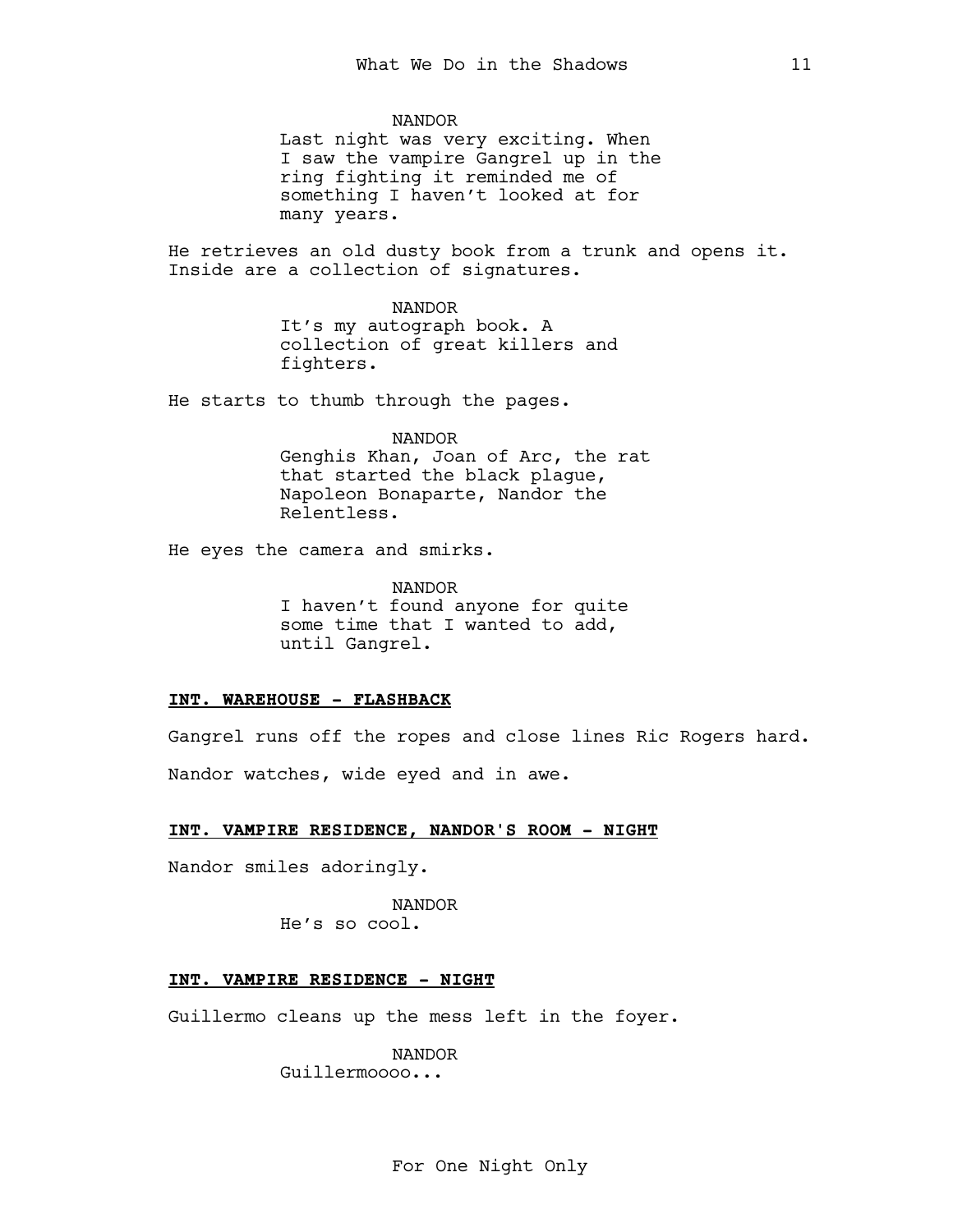GUILLERMO Yes master?

NANDOR I need you to look on your computer thingy and find out where I can meet Gangrel.

GUILLERMO You want to meet him? Why?

NANDOR It is just vampire business. I just need you to find him.

GUILLERMO You know he's not really a...

Nandor looks at him like a child in a conversation about Santa Claus.

> NANDOR Not really what?

GUILLERMO (camera aware) Not really... that easy to find, Master. But I'll try.

### INT. WAREHOUSE - NIGHT

A show has recently ended. A cleaning crew gathers the chairs and garbage.

The BOOKER and Ric Rogers stand near the ring as Laszlo approaches.

> LASZLO Ah ha! There you are. Remember me?

> > RIC ROGERS

No.

LASZLO I'm the guy you called fat yesterday evening, ring a bell?

BOOKER Hey look Pal, we're closing down for the evening. You wanna come back on Tuesday and heckle from the crowd feel free to buy another ticket.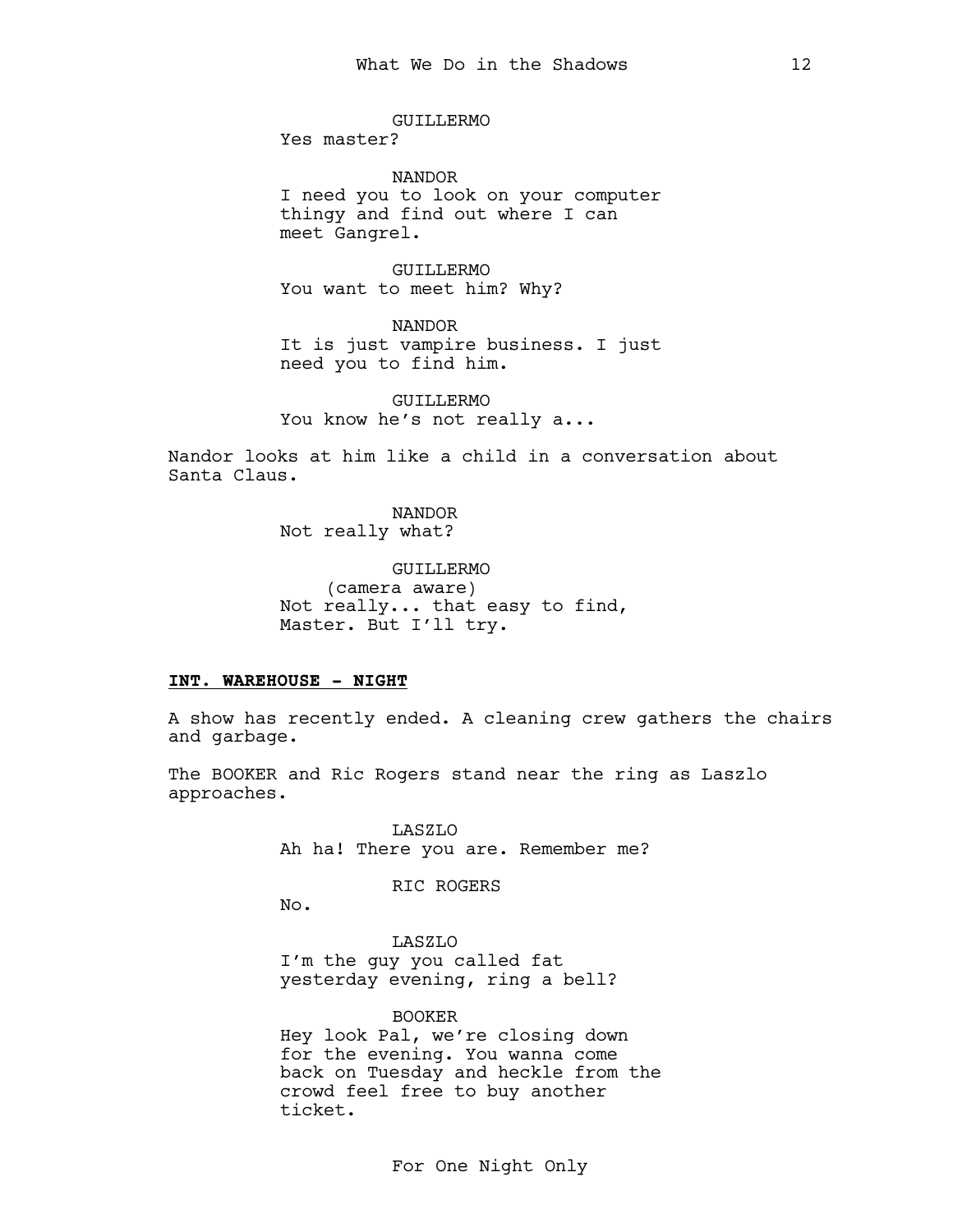LASZLO (re: Ric Rogers) I have a better idea. You. Me. In the ring. Right now.

Ric and the Booker look to each other confused.

## LASZLO TALKING HEAD

LASZLO What mister fancy boy doesn't realize is that I was wrestling before his father was a stain in his grandfather's underwear.

ON SCREEN a vintage black and white photo of Laszlo dressed as an 1800's strongman, complete with curly mustache.

> LASZLO (V.O.) There was a time that I traveled with a certain famous sideshow. Taking on all comers who had the courage to step up.

ON SCREEN a vintage photo of Laszlo wearing tights and ready to grapple with the bearded lady. A "Freak Show" sign behind him.

> LASZLO (V.O.) I even once challenge and defeated a 6'4" behemoth of a man who many thought could not be beaten.

## BACK TO LASZLO TALKING HEAD

LASZLO That man was Abraham Lincoln.

## INT. WAREHOUSE - NIGHT

Ric and the Booker suddenly burst out in laughter.

RIC ROGERS OK pal, look I'm sorry I hurt your feelings but seriously you need to go.

LASZLO So you're saying you won't accept my challenge?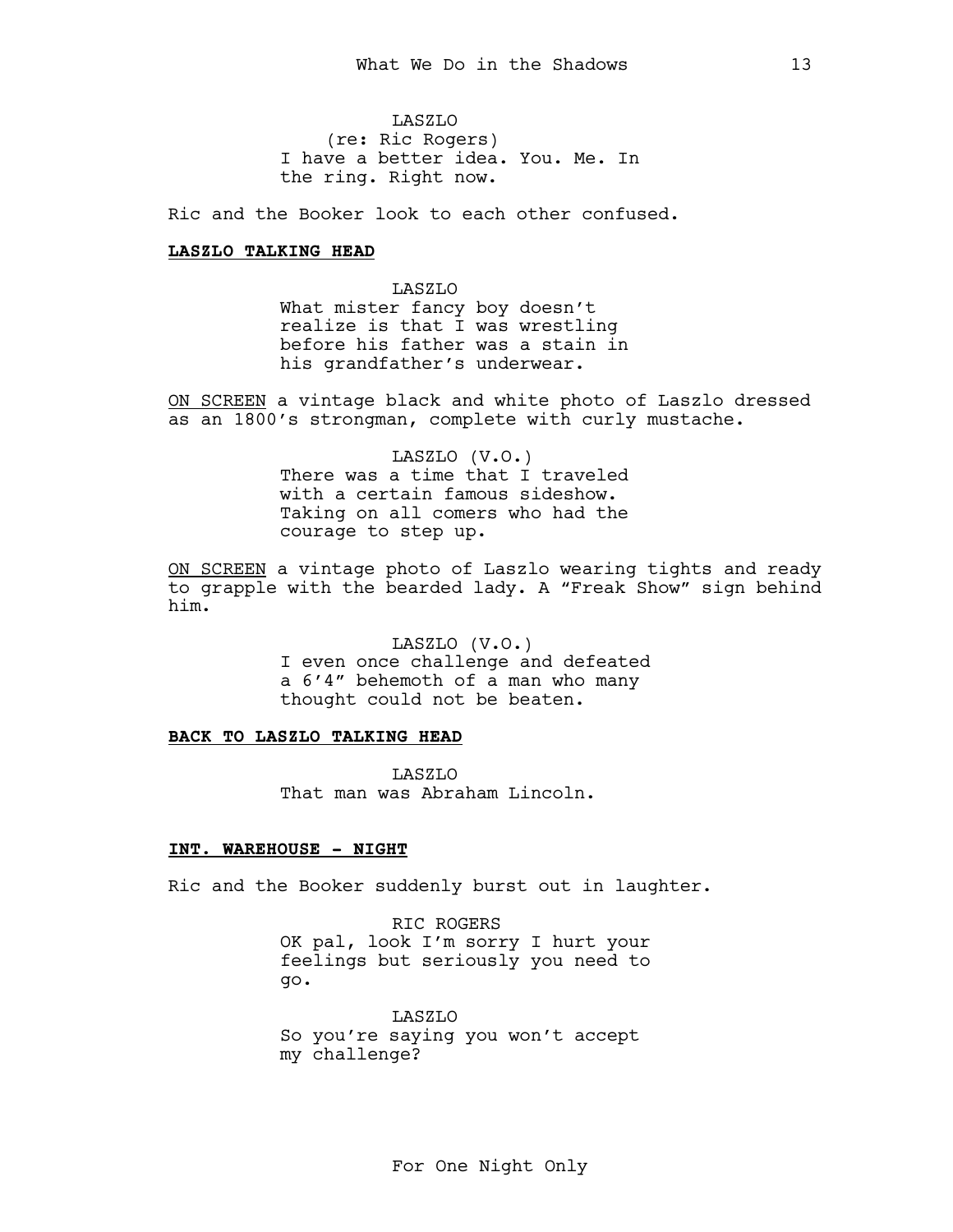### BOOKER

I won't let him accept your challenge. You want to step in this ring you're gonna have to go through training, you're gonna have to work your way up. Prove yourself. Now if you're interested in training maybe we can talk. It's about 4 grand to start, 6 month commitment.

Laszlo seems less enthusiastic.

LASZLO 4 grand and 6 months you say?

## BOOKER

Yep.

LASZLO Well, I guess I'll just have to think it over and...

Laszlo starts to turn but suddenly spins back around.

LASZLO Let the hypnosis commence!

The two men suddenly stand up straight eyes wide.

#### LASZLO

You will accept my challenge. You will step in that ring with me right this moment and we shall fight to the death.

BOOKER (In a trance) Tuesday.

LASZLO

What?

BOOKER (In a trance) Next show is Tuesday. Make money.

LASZLO Oh... Very well. We will fight to the death... Next Tuesday!

## END OF ACT ONE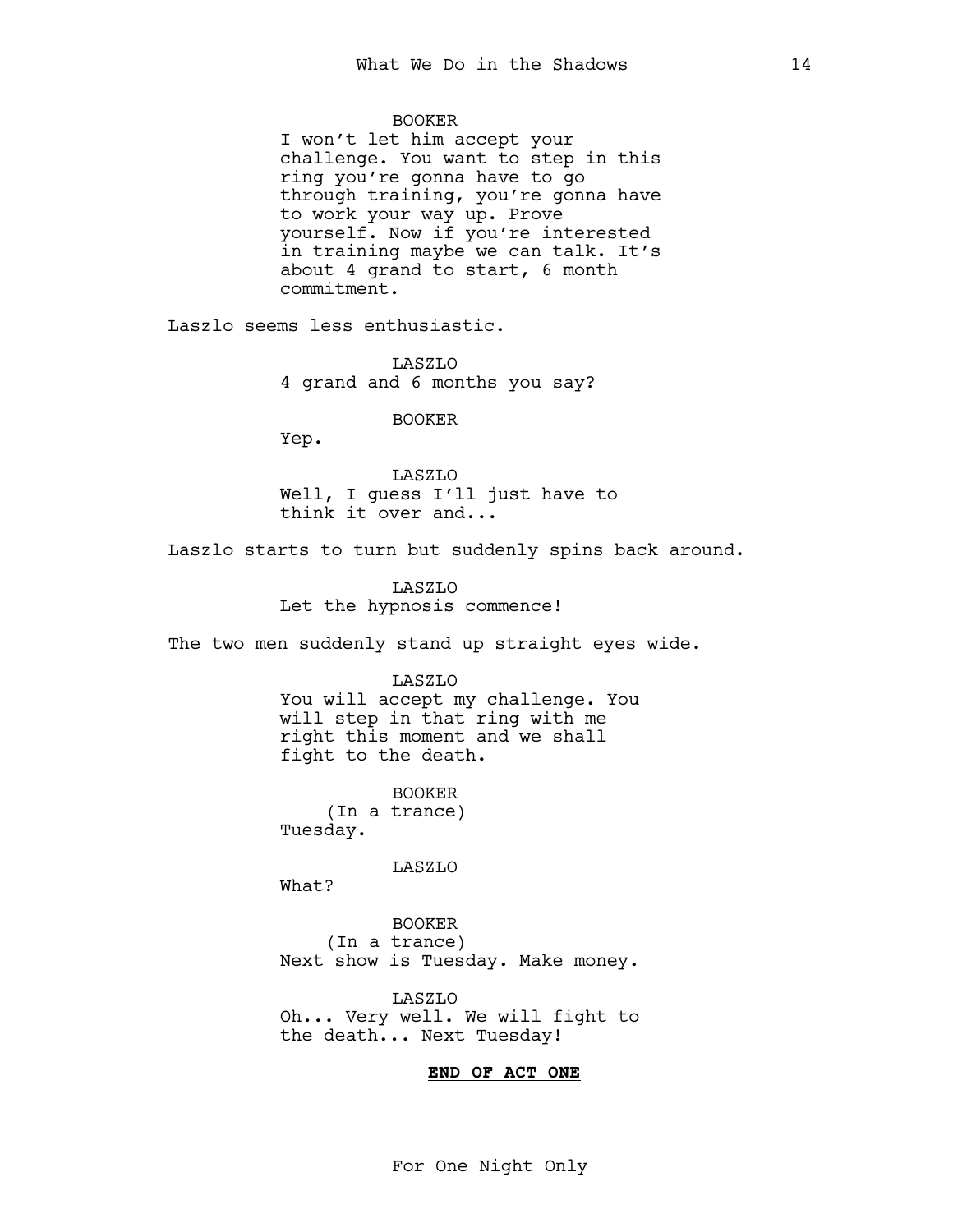### ACT TWO

## INT. VAMPIRE RESIDENCE, LASZLO'S ROOM - NIGHT

Laszlo lounges in his chair sipping blood from a wine glass. Colin Robinson enters.

> COLIN ROBINSON I thought you were going to train for your upcoming match.

LASZLO Training? I don't need training. I'll be just fine.

## COLIN ROBINSON TALKING HEAD

COLIN ROBINSON Since Laszlo's challenge I've gained a new interest in the whole sub-culture surrounding prowrestling.

## INT. VAMPIRE RESIDENCE, COLIN ROBINSON'S ROOM - NIGHT

Colin watches various old wrestling promos on his computer.

COLIN ROBINSON (V.O.) I've found that when the heel, that's what they call the bad guy, gets up to do a promo that the crowd is effected in such a way that it could create a fairly suitable feeding opportunity.

Something on one of the videos suddenly catches Colin's eye.

### COLIN ROBINSON TALKING HEAD

COLIN ROBINSON I also found something that might be of some concern for Laszlo.

#### INT. VAMPIRE RESIDENCE, LASZLO'S ROOM - NIGHT

Colin steps forward showing Laszlo his phone.

COLIN ROBINSON I don't know, you might not want to underestimate him. Look...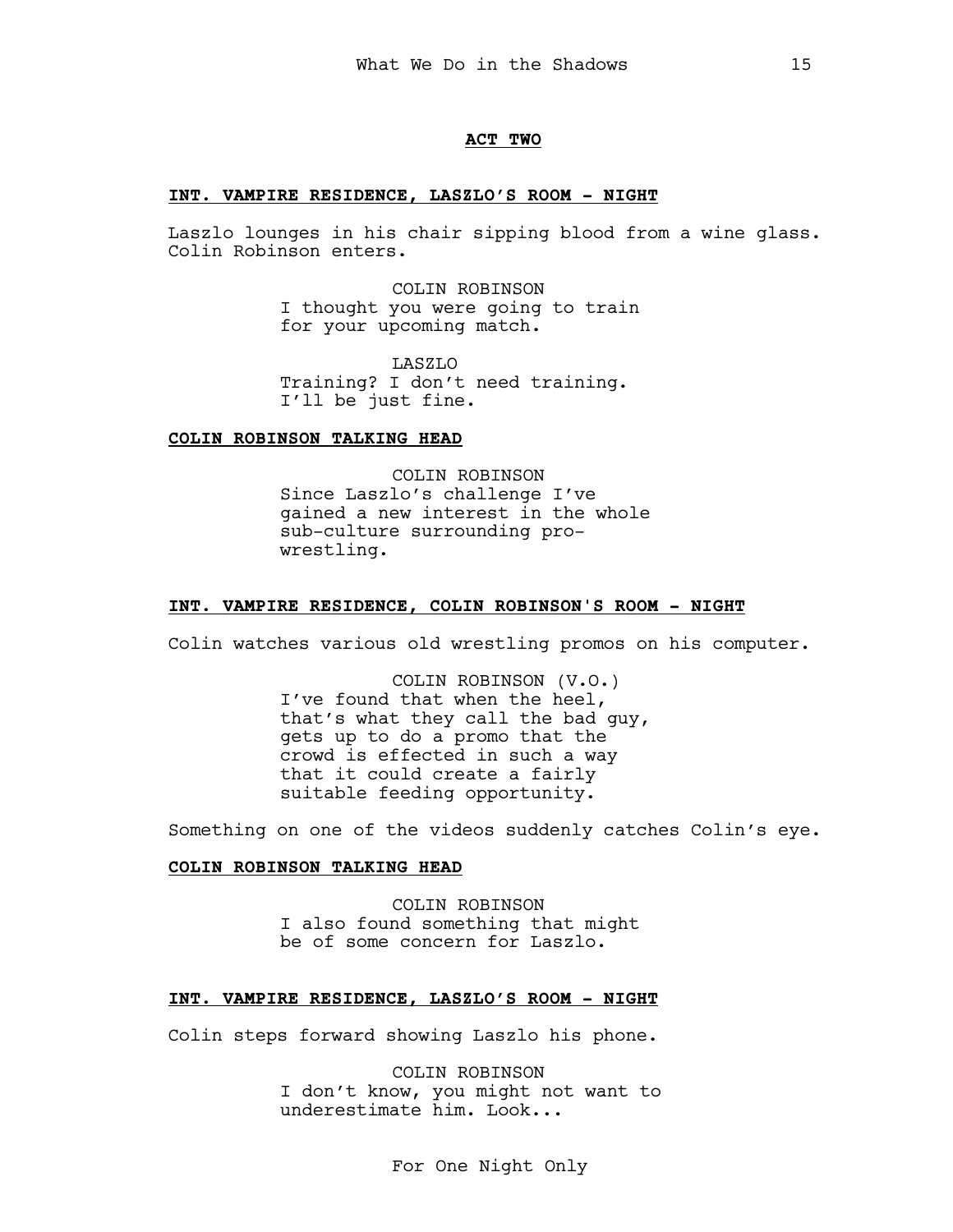A video compilation plays showing Ric Rogers doing all sorts of crazy moves. Spinning suplexes, flipping piledrivers, and various high flying stunts off the tops rope.

Laszlo sits up, concerned.

#### LASZLO

My god, he's like one of those miniature goats. You might be right Colin Robinson, it would be wise not to underestimate Mr. Ric Rogers.

## COLIN ROBINSON

Sounds like you could use a manager. Someone that knows the biz and can show you the ropes. I'd be happy to help.

#### LASZLO

You would? (Suspicious) What do you want?

# COLIN ROBINSON

Nothing, just perhaps a chance to accompany you to the ring. Something I've always wanted to do.

#### LASZLO

All right you got it! Watch out Ric Rogers here comes the team of Cravensworth and Robinson.

COLIN ROBINSON Cravenson.

LASZLO

What?

COLIN ROBINSON Cravensworth and Robinson. Cravenson.

LASZLO (Dusgusted) No. No I don't like that at all. Never say it again.

Laszlo quickly leaves the room.

COLIN ROBINSON Maybe Robinsworth? Colzlo?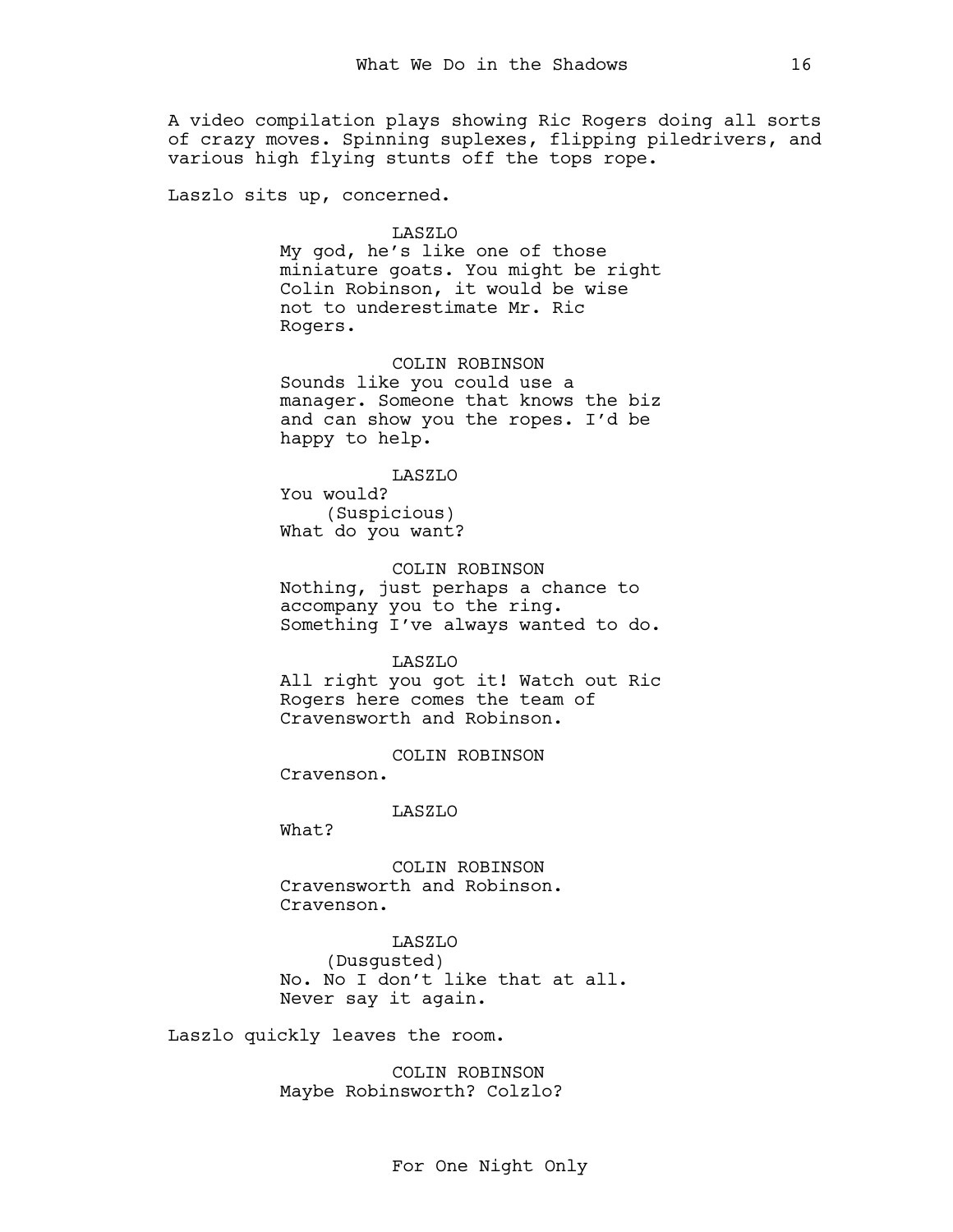## INT. VAMPIRE RESIDENCE, LOUNGE - NIGHT

Nandor paces back and forth. Nadja sits in a chair, slumped over. Bored.

> NANDOR Find anything yet?

GUILLERMO Umm... Oh here I think I found something.

Nandor rushes over.

GUILLERMO It's their social media.

NANDOR What's it say.

GUILLERMO Sorry Master. Gangrel was for one night only.

Nandor falls onto the couch next to Guillermo, disappointed.

NADJA Great, now we can move on from this stupid wrestling business think of something more interesting to do.

NANDOR But I need to get his autograph.

NADJA You don't even know if he's a real vampire.

Nandor suddenly sits up.

NANDOR (Angry) Don't you say that! He's still real to me dammnit!

Nandor hisses at Nadja. She returns the hiss sparking a back and forth.

> GUILLERMO Wait! Look I found him!

Nandor turns back to Guillermo.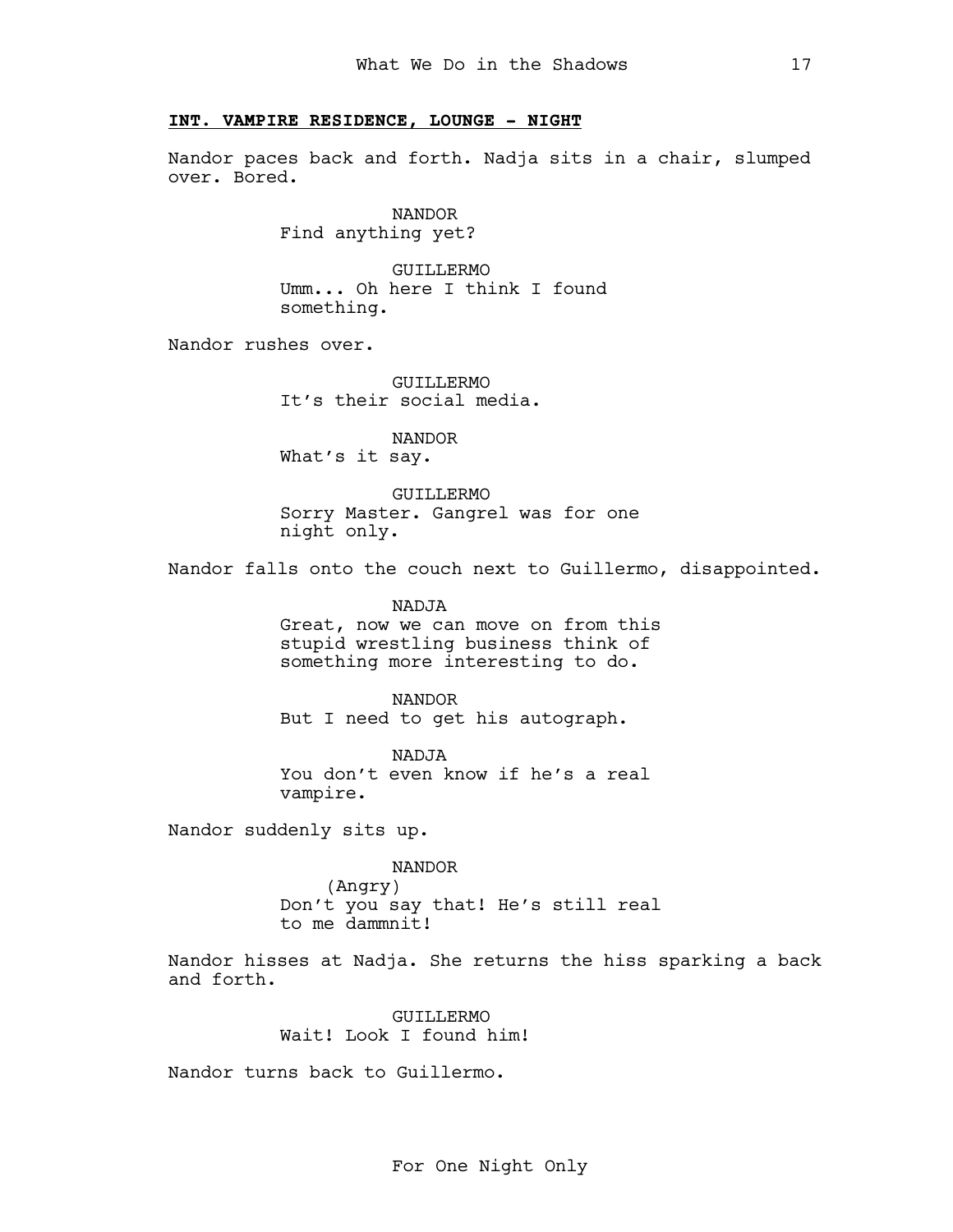NANDOR Where, where?

GUILLERMO He's going to be signing autographs at StatCon.

NADJA What is this StatCon?

GUILLERMO It's a convention for comic books, games, movies...

NADJA Oh, like a nerd show.

#### NANDOR

Is this a nerd show Guillermo? I don't want to be seen at a nerd show.

## GUILLERMO

I wouldn't call it a nerd show. Everything you see there is at the forefront of pop culture these days. I mean I try to make a con at least once every year.

Nandor and Nadja share a coy glance at the camera.

NANDOR I suppose if I can meet Gangrel it'll be worth it. OK I'm in. When do we go?

GUILLERMO Well, there's a bit a problem. The show is only during the day time.

Nandor and Nadja groan.

NADJA Way to go Guillermo. Getting his hopes up like that.

NANDOR We are going to have to have a talk about your deception.

GUILLERMO Wait, wait. I think I might have a plan. Here me out. Costumes.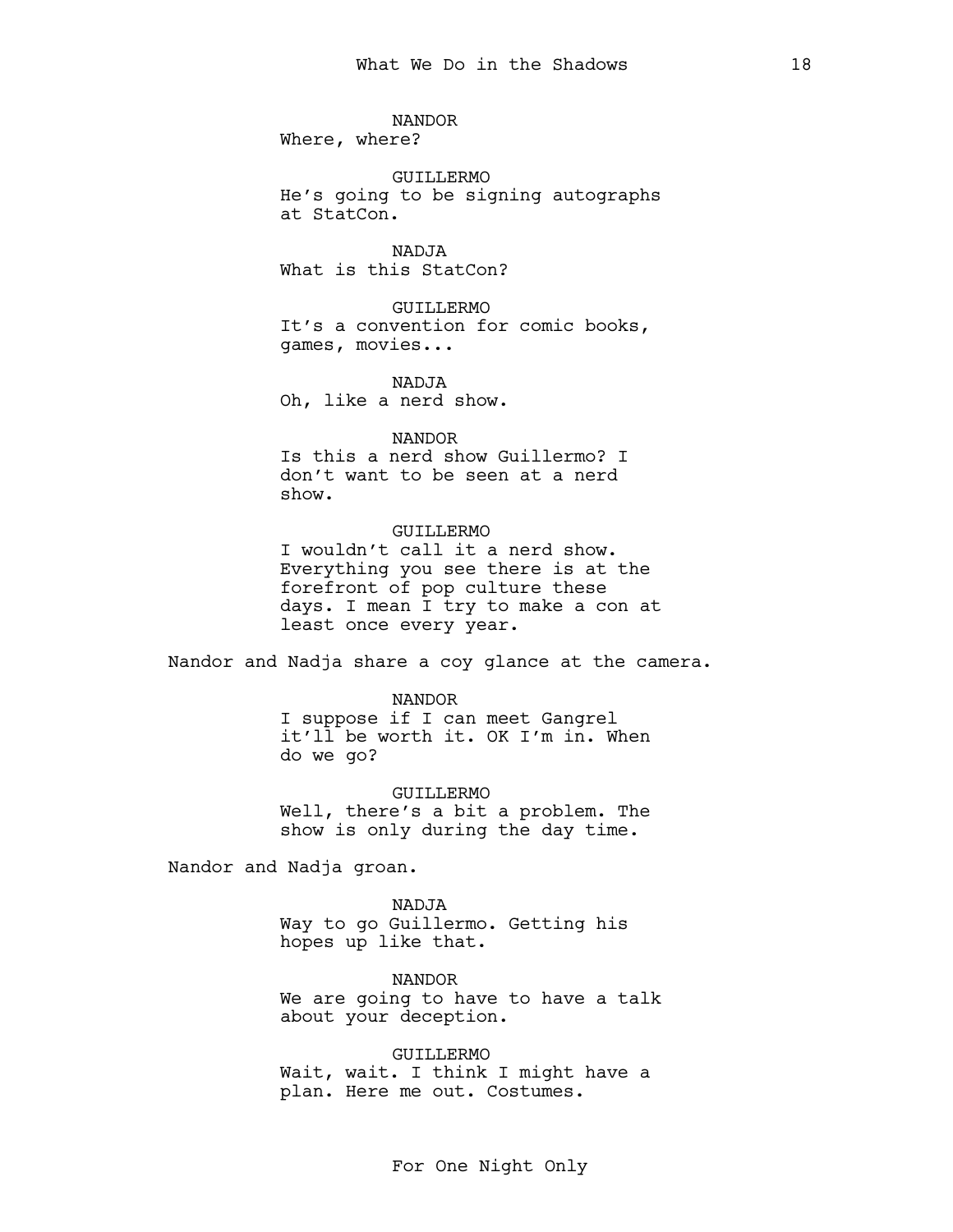NADJA

Costumes?

GUILLERMO Yeah, everyone wears them there so you won't stand out.

NANDOR

I don't know.

GUILLERMO (Playful) You can finally meet Gangreeel.

After a beat Nandor smiles.

NANDOR All right, I'll do it!

NADJA

Guillermo. Question. You say you go to these cons alot. Would it be safe to assume there are virgins there?

GUILLERMO (Camera aware - awkward) Probably, likely... Yes.

She smiles.

NADJA Then I too will have one of these costumes.

## GUILLERMO TALKING HEAD

GUILLERMO The challenge now will be to figure out the right kind of costume. It'll have to be something that fully covers their bodies... (Eureka moment) I got it!

## EXT. VAMPIRE RESIDENCE - NIGHT

Colin Robinson pulls a garden hose tight around a fence post. The last of three that create a makeshift wrestling ring in the backyard.

> COLIN ROBINSON That oughta do her.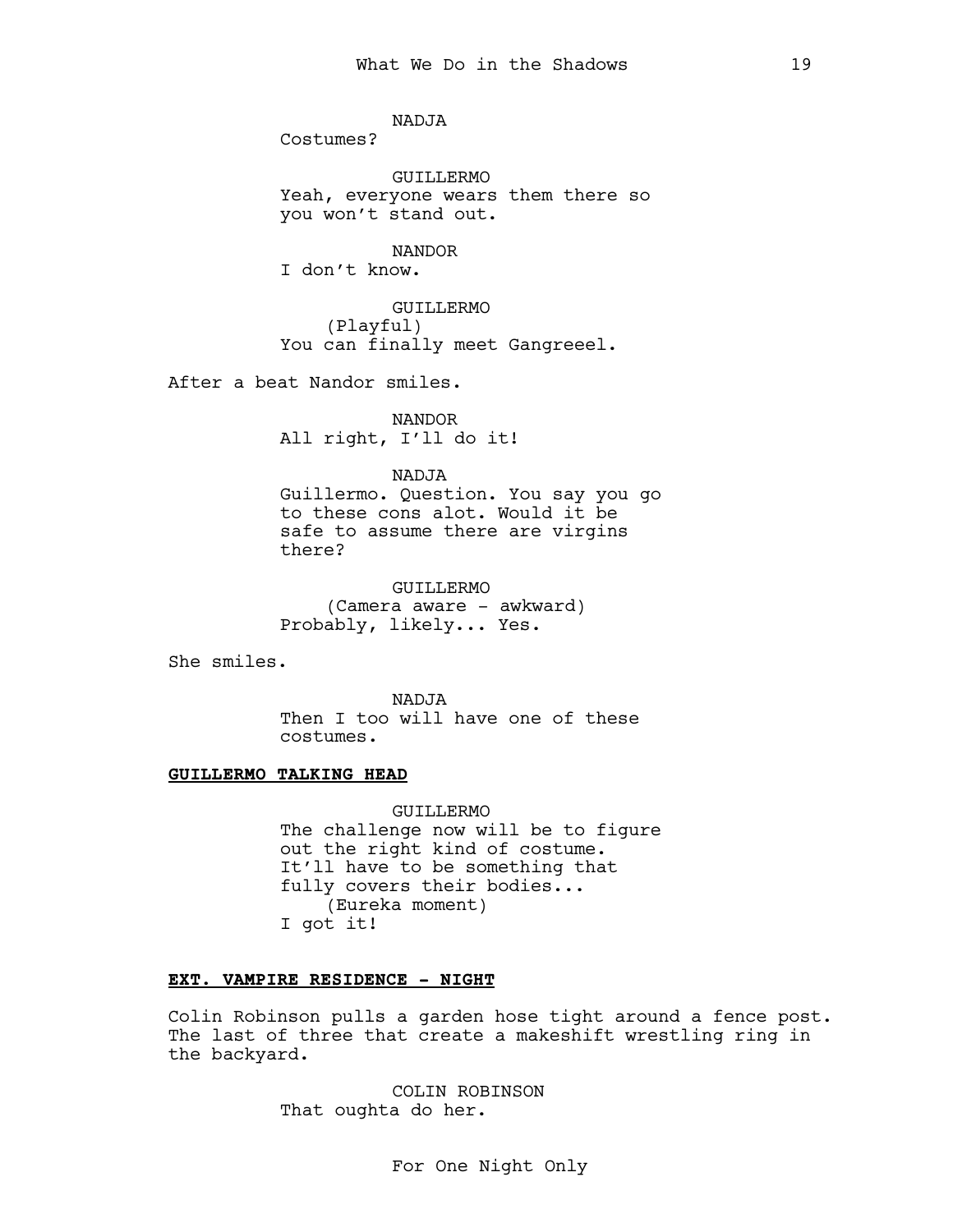Laszlo walks around the corner carrying a large king size mattress.

#### LASZLO

Found the mattress.

He tosses it over the ropes into the center of the backyard wrestling ring. There is a huge fresh blood stain in the center of it.

> COLIN ROBINSON Why is there so much blood on it?

## LASZLO (scoffs) Uhh... There was someone in it.

Laszlo shrugs to the camera like - that was a dumb question.

#### LASZLO

Tell me again what the mattress is for?

COLIN ROBINSON Well, I'm sure you don't want to practice falling on the ground, so we put a mattress down to simulate the bounciness of the ring apron.

## LASZLO TALKING HEAD

LASZLO

Back in the carny days when I wrestled we never had any mats. Why I remember going up against one Jebediah Smith. It was quite the match. A back and forth until I flipped him over my shoulder and his head landed smack dab on a rock. Busted it wide open. Blood and brains all over the place. His mother was quite furious, but I warned her a 10 year old boy had no place in the ring with me.

## EXT. VAMPIRE RESIDENCE - NIGHT

Colin and Laszlo are both in the ring.

COLIN ROBINSON Look, there's a difference between your old carny days and today's stuff. (MORE)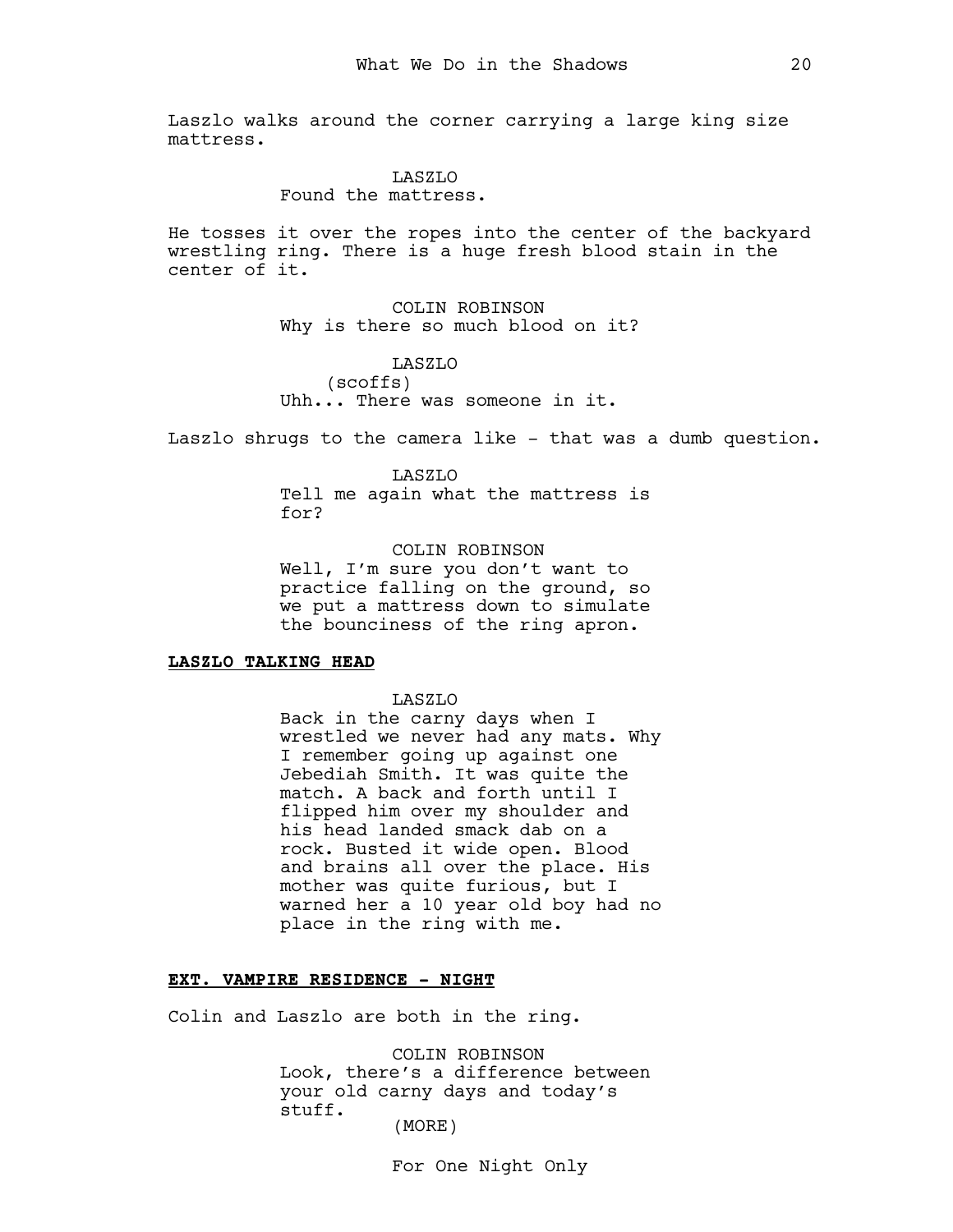So if you want to truly prove yourself you're gonna have to beat Ric Rogers with his own rules. So from here on out you're going to have to do every thing I say. COLIN ROBINSON (CONT'D)

LASZLO All right, Agreed.

#### COLIN ROBINSON TALKING HEAD

In the background Laszlo runs the ropes.

COLIN ROBINSON I don't actually know all that much about wrestling training. Just what I watched online last night. I just thought it would be fun to make him do whatever I wanted.

One of the hoses snaps and Laszlo tumbles to the dirt.

LASZLO (in the distance) Dammnit!

COLIN ROBINSON (over his shoulder) Better hurry and reattach that rope or you'll be counted out.

Laszlo scrambles back to his feet with hose in hand.

LASZLO (in the distance) You won't beat me infernal clock.

Colin Robinson turns back and smirks at the camera.

COLIN ROBINSON And whatever I make up.

### EXT. VAMPIRE RESIDENCE - NIGHT

BEGIN MONTAGE

- Colin barks commands at Laszlo as he runs the ropes... drops down on the mattress... then stumbles back to his feet and runs again. Nearly out of breath.

- Colin thinks for a beat, this isn't working...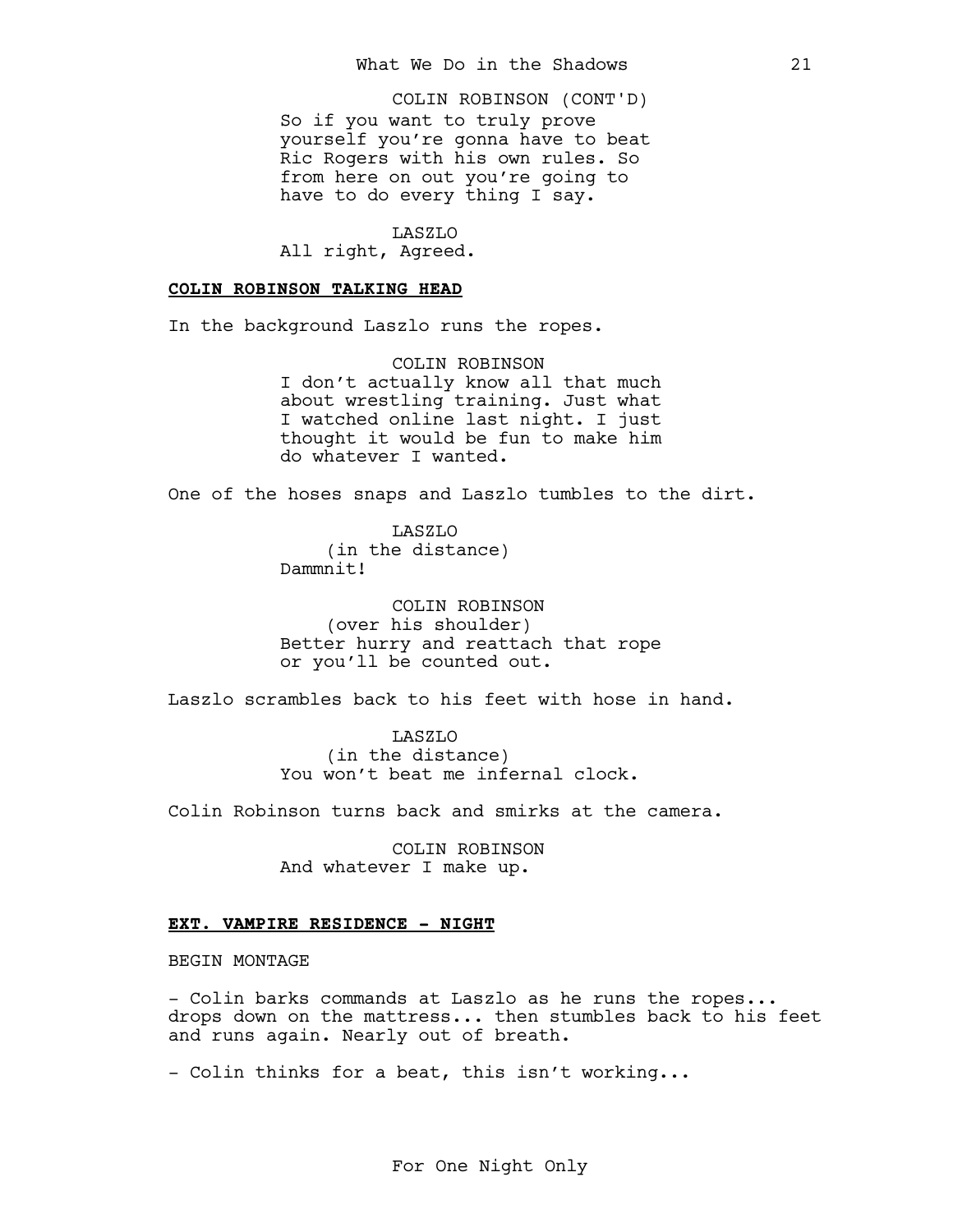- They dig up one of the bodies from the yard and Laszlo grabs hold and body slams it. Colin cheers.

- Laszlo goes for the pin... Colin goes to count the pin fall, but before he reaches 3 Laszlo lifts the body up.

- He wags his finger at Colin - Not yet - typical heel maneuver.

- They rig the body like a marionette from an over hanging tree branch, with Colin controlling it, but not very well. The body swings widely back and forth like a bag of sand.

- Laszlo bobs and weaves then hits the ropes. Colin pulls a string to outstretch the arm for a close line... Laszlo ducks... He bounces off the other side and comes back with a flying close line that decapitates the corpse.

- He quickly goes for the pin.

COLIN ROBINSON

 $1 - 2 - 3!$ 

## LASZLO

Yes!

- Colin shakes Laszlo's hand.

MONTAGE ENDS

COLIN ROBINSON I think you're ready.

## END OF ACT TWO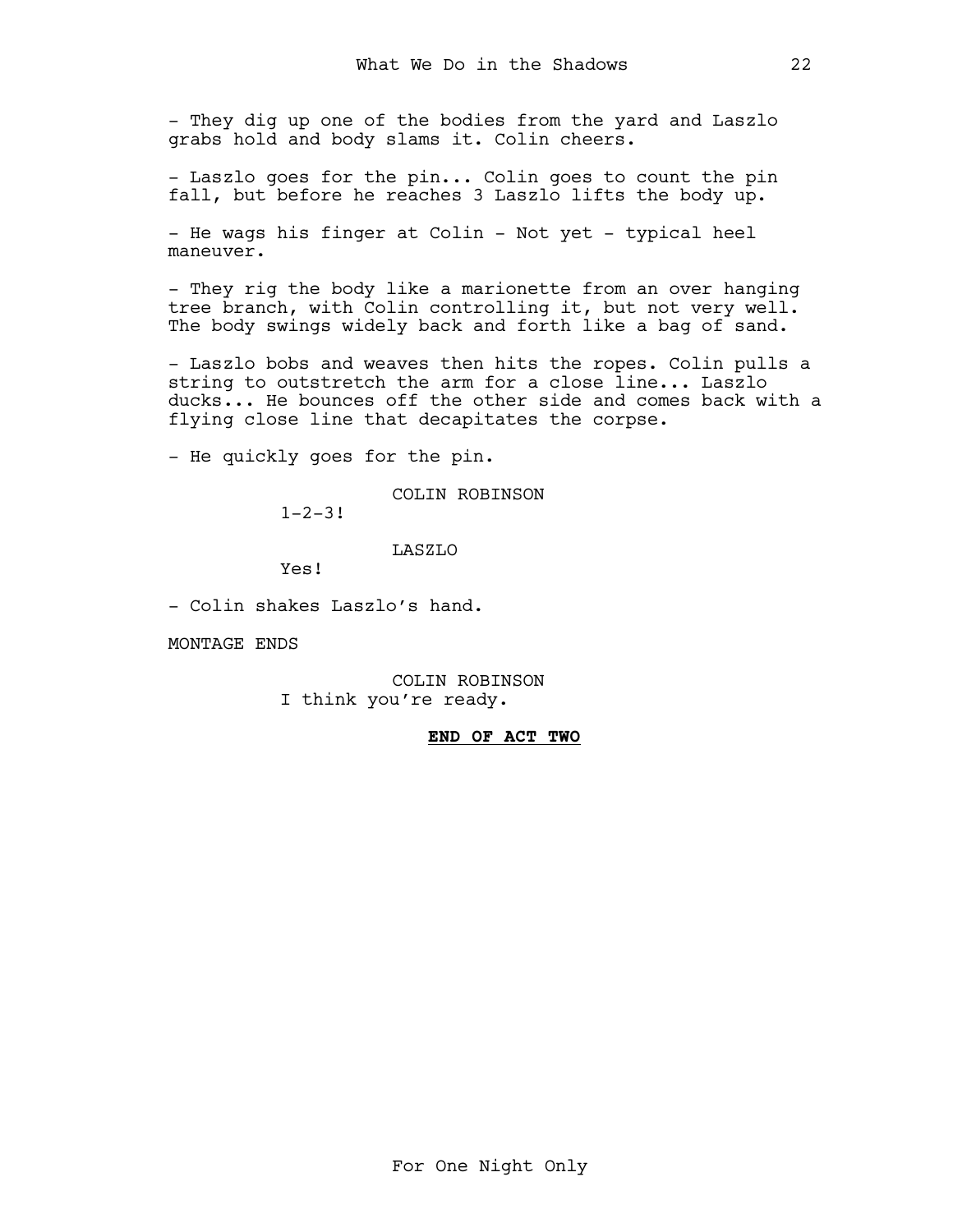#### ACT THREE

## EXT. CONVENTION CENTER - DAY

Guillermo parks the van.

## INT. VAN - DAY

Guillermo turns around to Nandor and Nadja in the back, but we don't see them.

GUILLERMO

Ready?

NANDOR I guess so. You sure we don't look too silly?

We now see Nandor and Nadja. Both wearing full on furry costumes. Nadja is a cat and Nandor is a wolf.

> NANDOR I still don't know why I had to be the werewolf.

GUILLERMO It's not a werewolf master, it's just a regular wolf.

NANDOR It still feels just as gross.

NADJA I think that's just the suits themselves.

## GUILLERMO TALKING HEAD

Standing outside the van.

GUILLERMO

So, the only thing I could think of that completely covered their bodies was furry costumes. I know a guy who is kind of into that and let me borrow a couple.

NADJA (V.O.) (Yelling from van) Guillermo, why does my suit smell like the human male semen?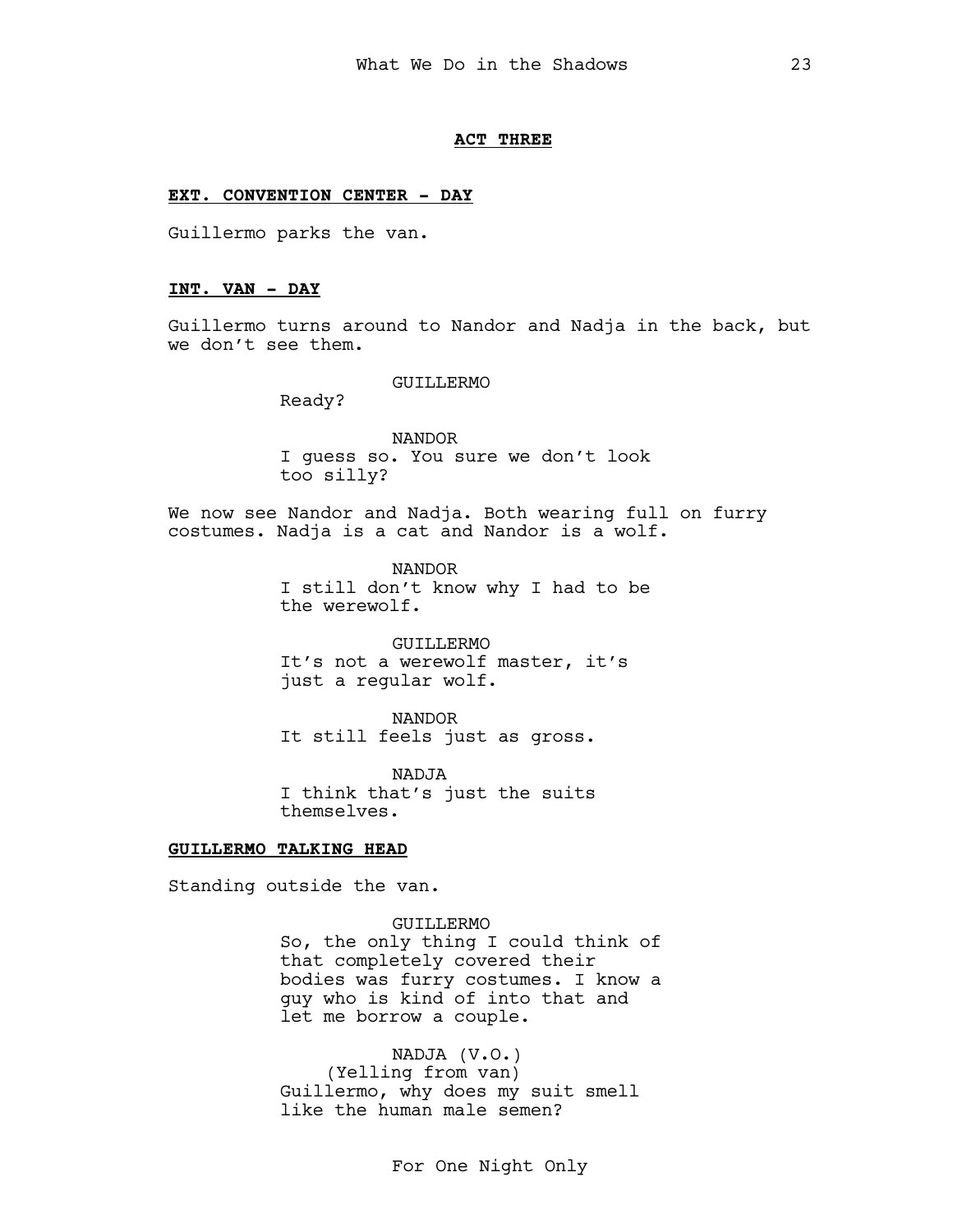GUILLERMO I mean the guy isn't a close friend or anything like that.

## INT. CONVENTION FLOOR - DAY

Guillermo, Nandor, and Nadja walk through the crowd of COSPLAYERS. Nandor holds on to his autograph book.

> NADJA Where is this Gangrel so we can get his signature and get out of these things.

GUILLERMO He should be... Ah, there.

Across the floor Guillermo points to a line of autograph tables. Gangrel among them.

He then notices a signs that reads: Autographs \$20 - CASH ONLY.

GUILLERMO

Uh oh.

NANDOR What uh oh?

GUILLERMO I forgot you have to pay for autographs.

NANDOR OK, so what's the problem? Just pay it then.

GUILLERMO I don't have any cash on me. Umm... just wait here I'll try to find an ATM.

Guillermo hurries off.

NANDOR

A what?

NADJA He said he's going to find the atrium.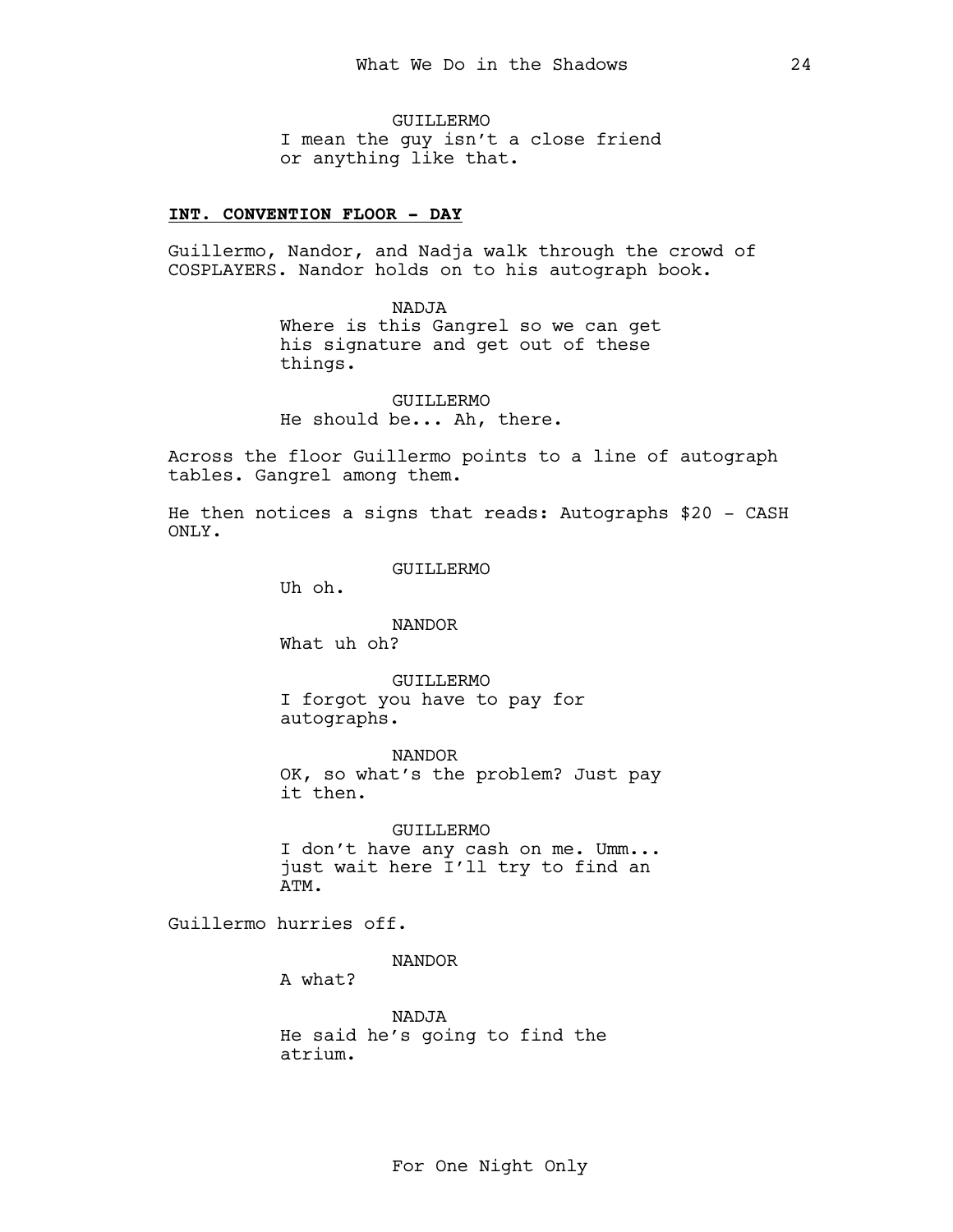NANDOR Why would he do that? It's day we can't go in an atrium, Guillermo!

Nandor tries to locate him but he's disappeared in the crowd and his mask is obscuring his view.

> NANDOR I can't see in this damn thing.

Two FURRIES approach.

FURRY 1 Well, well, well if it isn't Stormwolf and Springkitten.

NANDOR

Who?

## FURRY 2

Don't play dumb. You two have a lotta nerve showing up here after the way you skipped out on us.

NADJA I believe you're mistaken we aren't...

FURRY 1 Yeah, yeah, you're not fooling anyone with that fake accent.

Nandor looks across the way and spots Gangrel getting up from the table.

> NANDOR (To self) He's leaving.

FURRY 1 You knew it was your turn to clean up after the orgy.

NANDOR AND NADJA

Orgy?

FURRY 2 We lost our room deposit because of you. I think it's time you learned some furry respect.

They start cracking their furry knuckles.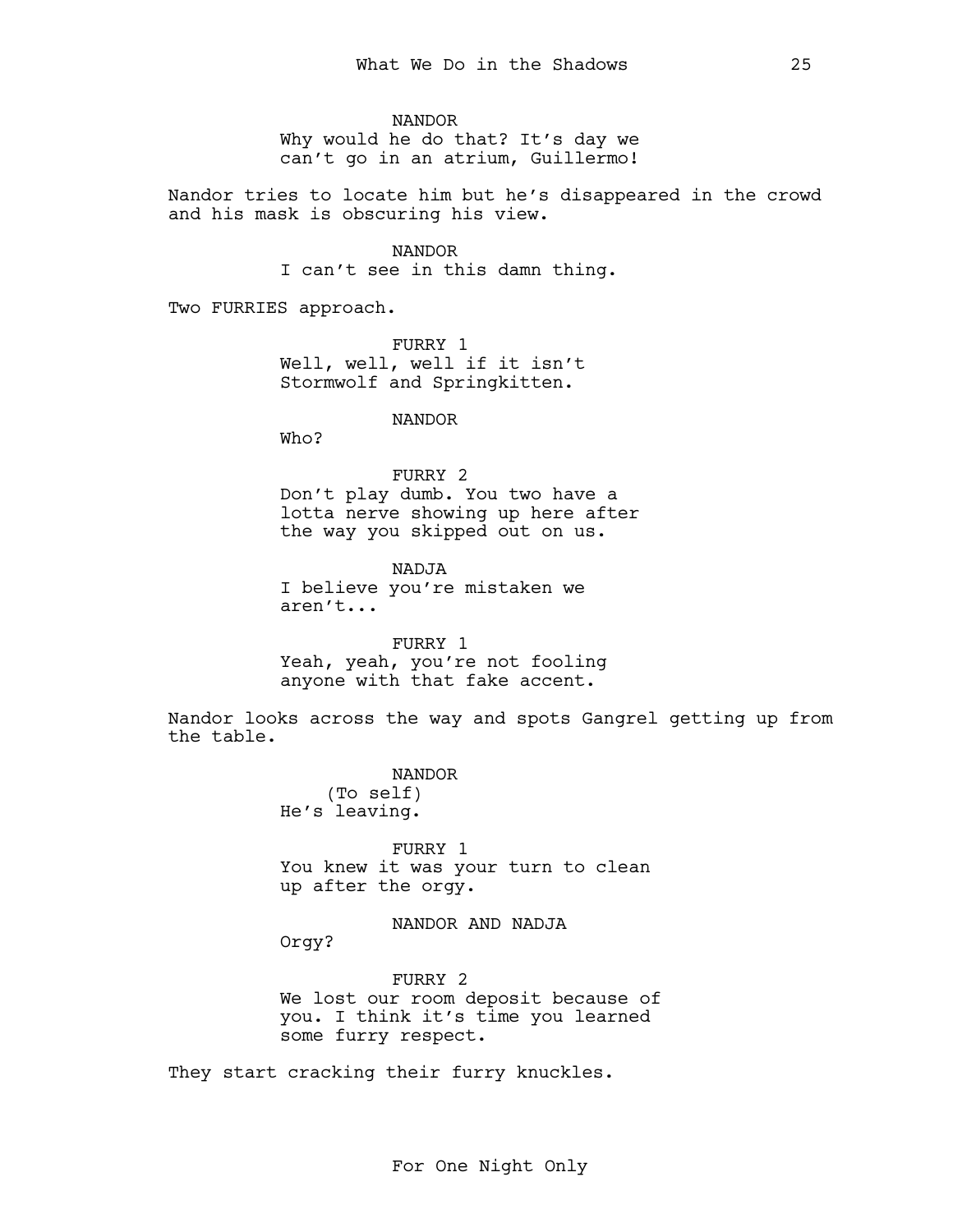Nandor watches Gangrel as he gathers the last of his things and walks behind the curtain.

Suddenly he shoves Nadja into the other Furries and races off. They grab on to her.

NANDOR

Gangrel!

FURRY 2 Should we go after him?

FURRY 1 We'll get him later. Lets start with little Springkitten here.

NADJA

Nandor!

## INT. HALLWAY - MOMENTS LATER

Nandor bursts through a set of doors from the convention floor. He spots Gangrel walking toward the exit.

NANDOR

Gangrel wait!

Gangrel stops and turns to see the large furry running toward him. His eyes go wide in confusion.

> GANGREL Look pal, whatever this is I'm not into it.

> > NANDOR

What? Oh umm.

Nandor removes the mask.

NANDOR No, no sorry. I just had to wear this to come inside. You know since it's day out and all.

GANGREL (confused) It usually is around this time.

NANDOR Wait... You were just about to go out the exit?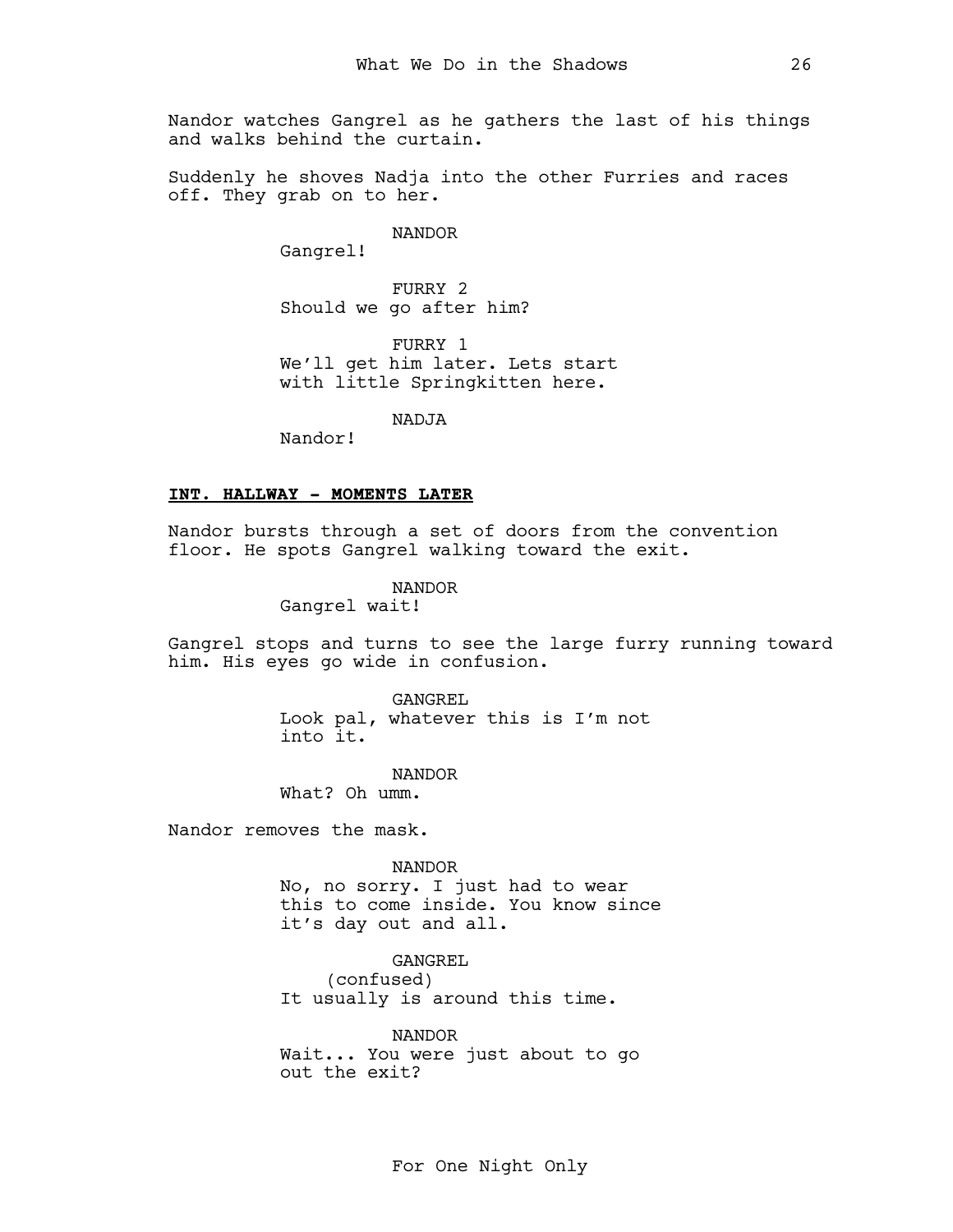GANGREL

Yeah.

NANDOR To the outside.

GANGREL That was the plan. Then probably to my hotel, then probably to sleep.

Nandor leans in and sniffs Gangrel. He sighs.

NANDOR Now that my sense of smell is not blocked by old sweat and BO I see that you aren't really a vampire.

GANGREL Umm, no. Sorry man. It's just a gimmick.

NANDOR But I saw you with the blood.

GANGREL Stage blood. Zesty mint flavor. Actually pretty tasty.

Nandor sulks. Gangrel notices, he starts to turn to the exit but looks back to Nandor and sighs.

He moves in and puts his hand on his shoulder.

GANGREL (Sympathetic) Look, I'm sorry if I wasn't what you were expecting. I hope it won't change your view on me too much. I wouldn't want to lose such a...

Gangrel gives Nandor, and his furry outfit, another confused look over.

> GANGREL Good fan.

Nandor eyes Gangrel for a beat, he tries to hold back the smile but it breaks through.

> NANDOR (Bashfully) No, I'm still a fan. You think I could get your autograph?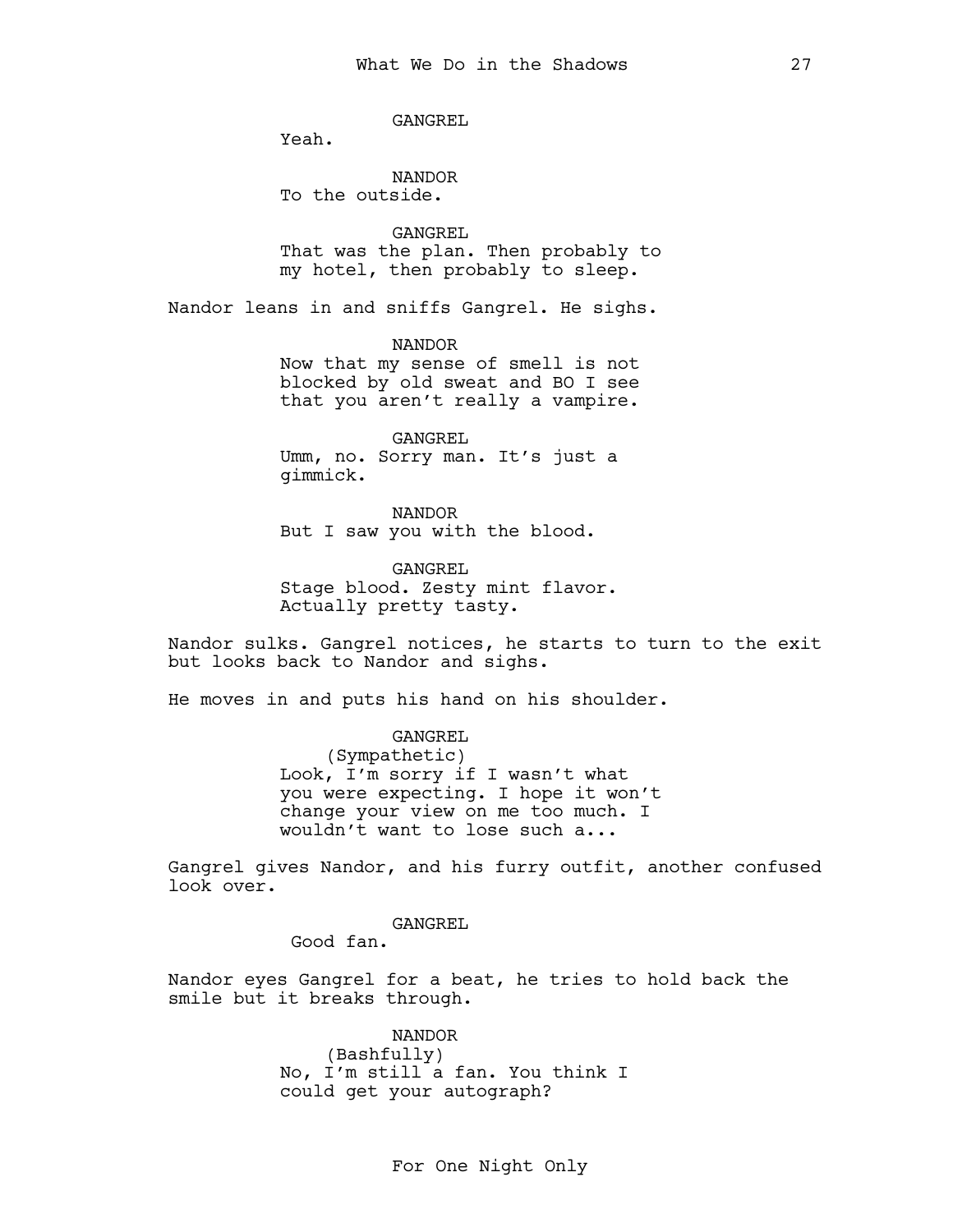He brings up the book.

## GANGREL

Of course.

He signs it then hands it back to Nandor, who examines it proudly.

> GANGREL Well, have a good one.

Gangrel starts to walk off.

NANDOR Wait, Gangrel. I know you're not a vampire but... Do you want to be?

Gangrel turns back to Nandor curious.

### INT. CONVENTION FLOOR - DAY

Guillermo searches for Nandor and Nadja.

GUILLERMO (re: To Camera) Of course they wouldn't stay put. Why would they ever stay put?

He stops a COSPLAYER

GUILLERMO

Excuse me have you seen a couple of Furries walking around here? A wolf and a cat.

COSPLAYER I saw a cat with a couple others go into that maintenance room back there. God knows what they're doing.

Guillermo eyes the camera.

#### INT. MAINTAINENCE ROOM - MOMENTS LATER

Guillermo opens the door to the room to see Nadja, mask off, covered in blood, sucking the life out of the last of the two Furries.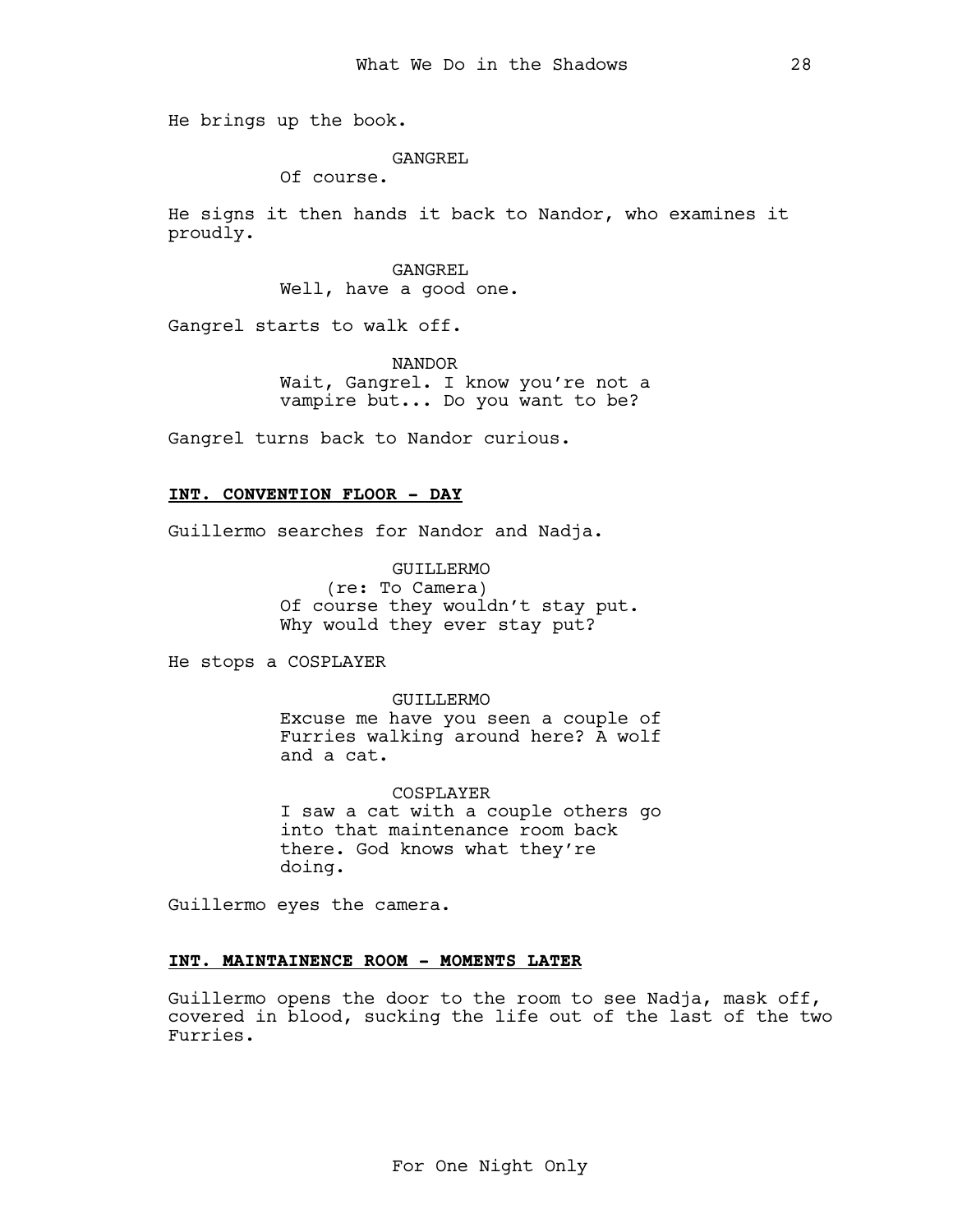NADJA

Oh hi Guillermo! Hey this has actually been a lot of fun thanks for bringing me along. Where's Nandor?

GUILLERMO I'm not sure, but I think maybe we should go wait for him in the van.

## NADJA TALKING HEAD

Guillermo tries to hide the bodies in the background.

NADJA This has been a very interesting experience. These Furries they seem to do a lot of very strange sexual things, but mostly only in their suits. So still technically virgins.

Nadja licks some of the blood from the side of her mouth, then picks at her tongue.

NADJA

I think I have fur in my mouth.

## INT. MAINTAINENCE ROOM - MOMENTS LATER

The door to the room opens and Nandor enters. Mask off and blood on his suit as well.

GUILLERMO

Master?

NANDOR Guillermo! There you are. How was the atrium?

GUILLERMO

The what?

NANDOR You'll be happy to know I got Gangrel's autograph.

GUILLERMO What's the blood from. You didn't kill him did you? I'm already trying to figure out what to do with these.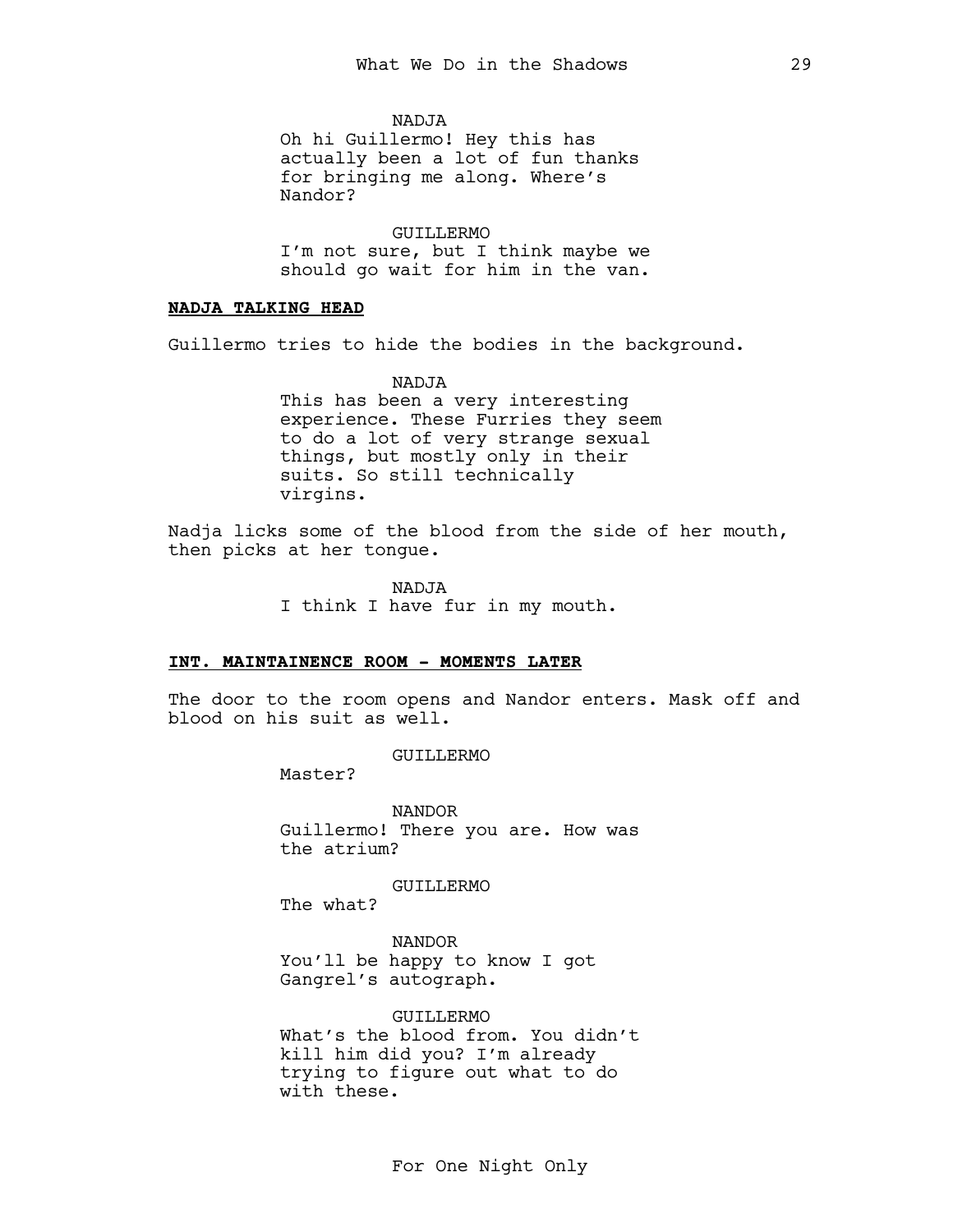NANDOR What? No. I didn't kill him.

GUILLERMO (Thinks for a beat) Master, did you turn him?

NANDOR What?... No... Why would I? Why would I do that?

## GUILLERMO TALKING HEAD

Guillermo stares angrily into the camera and shakes his head.

## INT. WAREHOUSE, BACKSTAGE - EVENING

Laszlo and Colin Robinson arrive in the grimy backstage area. Colin carrying a gym bag.

There are several stalls lining the wall. The room is the obvious remnants of an old department store changing room.

Several other WRESTLERS nod to greet them. Ric Rogers walks over.

> RIC ROGERS Hey glad you could make it. How's the crowd out there?

LASZLO (Suspicious) A decent size so far.

RIC ROGERS Great! So look I'm kind of an improv guy so if it's cool with you we can just call it when we're out there? Cool?

LASZLO Call what?

RIC ROGERS The match. Our match.

Laszlo looks to Colin confused.

LASZLO The only thing we shall call it, is a victory for me.

Ric smiles big. He slaps Laszlo hard on the shoulder.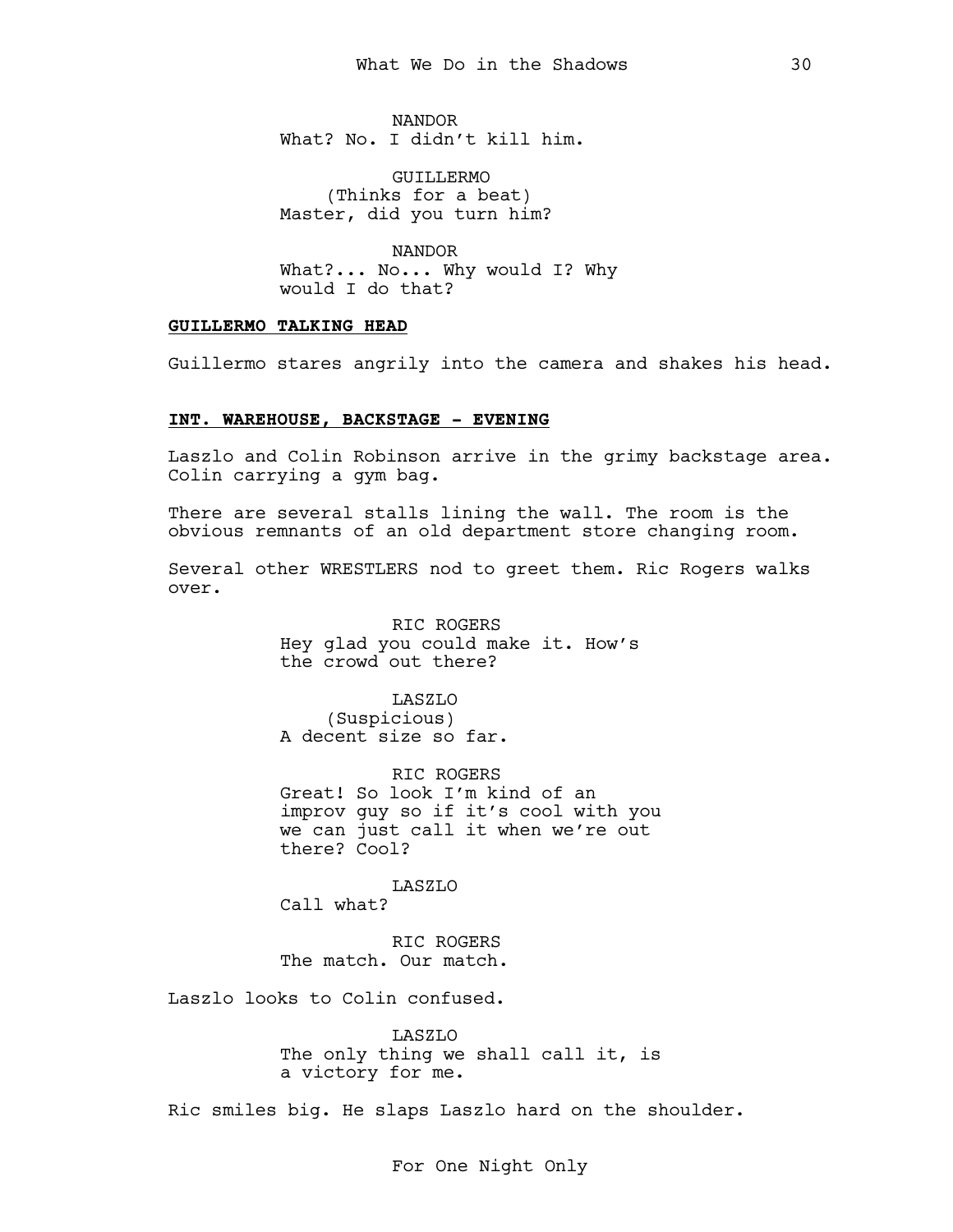RIC ROGERS That's good. But save it for the crowd OK.

Ric walks away.

## LASZLO TALKING HEAD

LASZLO I'm not sure what kind of mind games Ric Rogers is trying to play but he will not succeed.

## INT. WAREHOUSE, BACKSTAGE - MOMENTS LATER

Inside one of the stalls is a sign on the wall that reads: PLEASE DO NOT SHIT IN THE BUCKET - JANITOR.

Laszlo and Colin Robinson lean in the open stall doorway. They both look down to the dirty bucket.

> COLIN ROBINSON I gotta say this isn't quite what I was expecting.

LASZLO I share your sentiment Colin Robinson, but I won't let it distract me from what I came here to do.

COLIN ROBINSON Oh that reminds me. I got you something.

Colin retrieves the gym bag and hands it to Laszlo.

LASZLO What's this?

### COLIN ROBINSON

Well, I know how much you not only like to act the part, but look the part. So I called in a few favors and had some ring attire custom made for you.

## COLIN ROBINSON TALKING HEAD

COLIN ROBINSON Actually I just went down to a local costume shop. (MORE)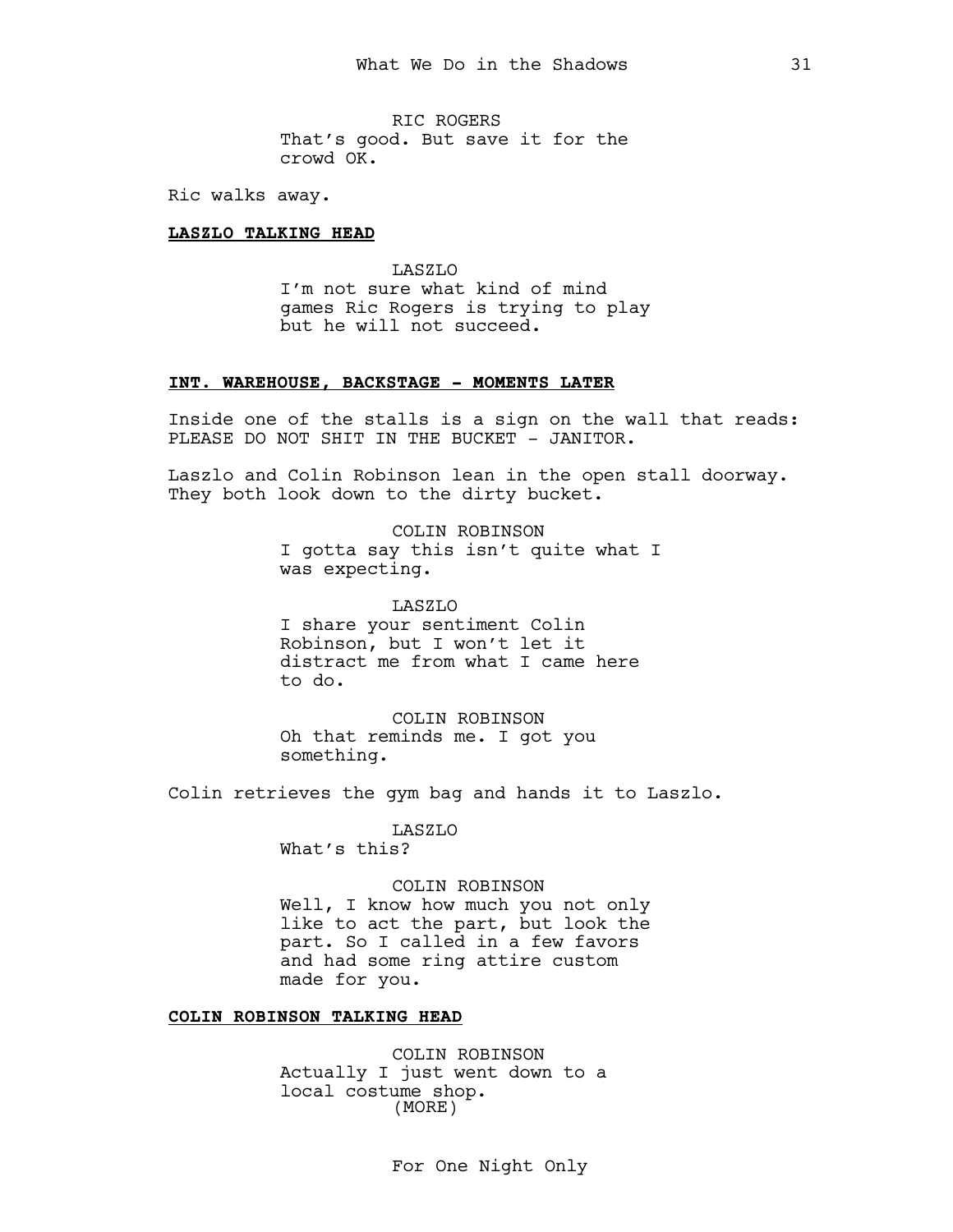It didn't take long before I found the perfect outfit. COLIN ROBINSON (CONT'D)

## INT. WAREHOUSE, BACKSTAGE - CONTINUOUS

Laszlo smiles big as he looks into the bag.

LASZLO Colin Robinson. I don't care what the others say about you, you're OK in my book. I'm going to change right now.

Laszlo walks away.

COLIN ROBINSON Wait, what do the others say about me?

### INT. WAREHOUSE - NIGHT

The crowd is hot.

RING ANNOUNCER Ladies and Gentlemen it's time for our main event. On his way to the ring Ric Rogers!

#### INT. WAREHOUSE, BACKSTAGE - NIGHT

The sound of the crowd booing echoes in the locker room.

RIC ROGERS That's my cue!

Colin Robinson stands outside one of the stalls obscuring the view of Laszlo.

> LASZLO (O.C.) I'm not so sure about this look now that I have it on.

RING ANNOUNCER (V.O.) And his opponent. Cravensworth!

COLIN ROBINSON I think you look great. It just how you wanted to look. Like a warrior. (Camera aware) Like an ultimate warrior.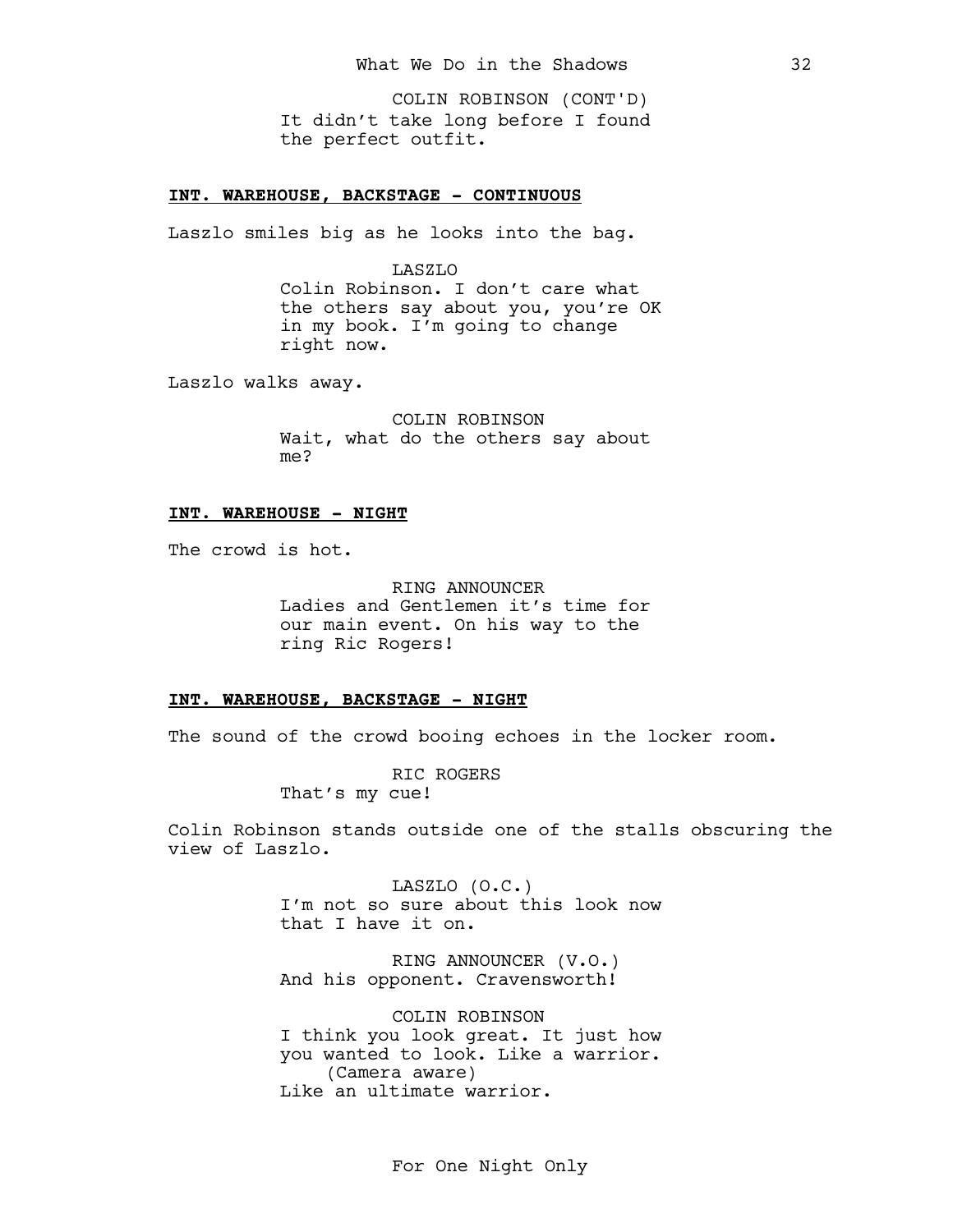## INT. WAREHOUSE - MOMENTS LATER

Some intense rock music hits and Laszlo bursts through the curtains. Wearing bright green trunks, multicolored tassels wrapped around his biceps, and neon colored face paint.

Looking like the actual Ultimate Warrior.

He runs to the ring, Colin Robinson behind, pumped up! The crowd cheers!

Nadja, Nandor, and Guillermo all stare wide eyed in shock at the site of him. They eye the camera.

Laszlo goes to slide in the ring but he gets stuck. The music stops as he awkwardly crawls inside.

> LASZLO Wait... hold on... almost.

Colin helps push him inside the ring.

He pops up to his feet as Ric Rogers steals the mic from the ring announcer.

> RIC ROGERS I want everyone in here to bare witness. This is the type of opponent that this company gives to me. I am the greatest wrestler of all time and yet night after night I have to demean myself in front of you people by getting in the ring with the likes of this.

Laszlo hangs his head.

The crowd boos. Colin looks to the camera. His eyes glows as he absorbs energy from the crowd.

> RIC ROGERS This Dollar Store Warrior.

Nadja scowls.

NADJA Oh screw this guy.

She jumps to her feet.

NADJA Kick him in the ass Laszlo!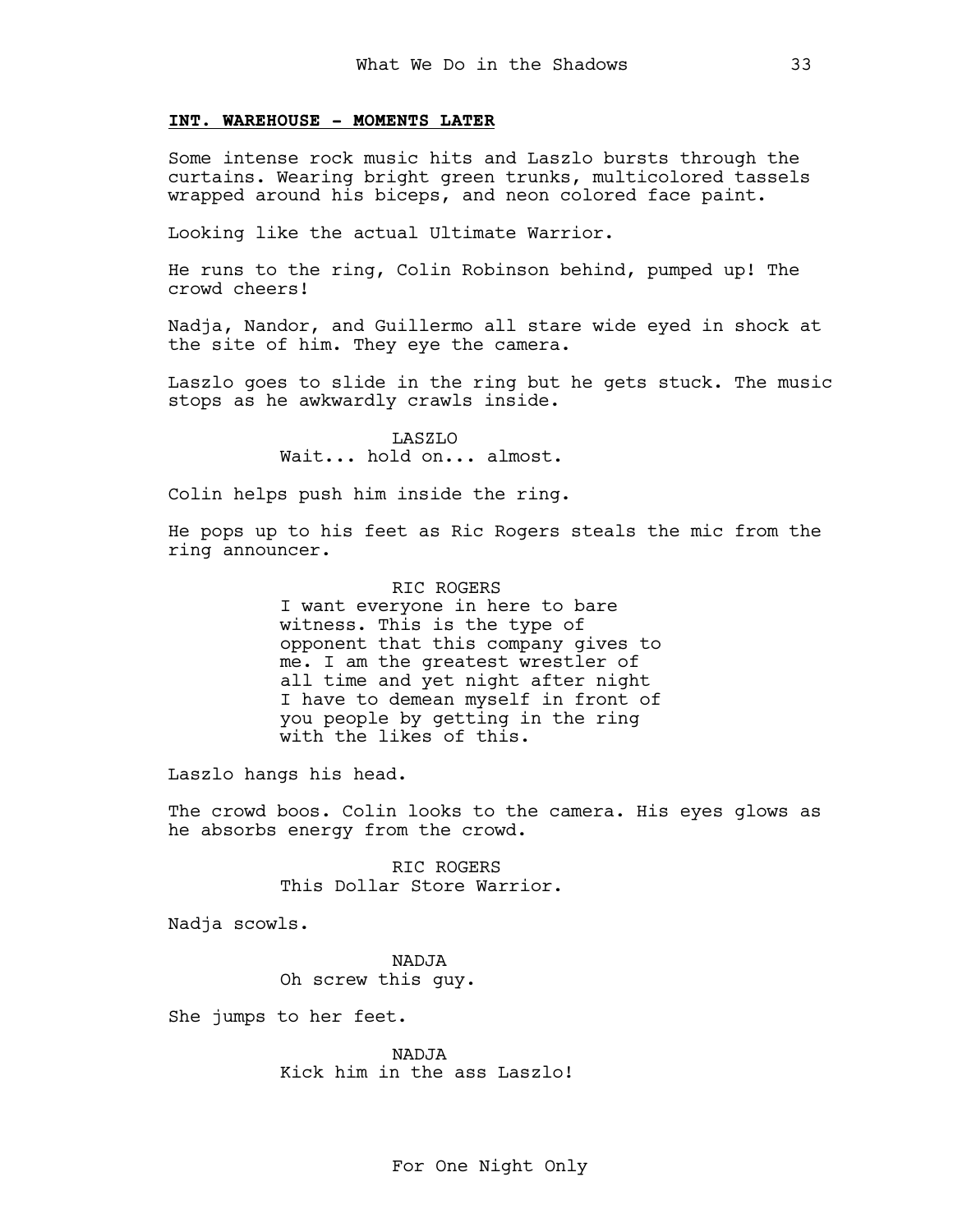Laszlo suddenly has a boost of confidence. He snatches the mic from Ric Rogers.

> LASZLO Enough talk Ric Rogers. We came here for a battle not a debate... Although I will say this. (Turns to the crowd) My dear Nadja. After tonight I will prove to you that I...

Suddenly Ric Rogers jumps Laszlo from behind.

NANDOR Hey! That's not fair!

The bell rings.

Ric Rogers stomps Lazslo while he's down... He then picks him up and whips Laszlo to the ropes.

## EXT. VAMPIRE RESIDENCE - FLASHBACK

Laszlo hits the garden hose ropes, while training with Colin and the rigged corpse.

## INT. WAREHOUSE - NIGHT

Lazlo bounces off the ropes... Ric Rogers goes for the close line... Lazlo ducks it...

Nadja, Nandor, and Guillermo cheer.

Lazlo hits the other sides... bounces off... runs back... then dives through the air for a flying closeline and...

Accidentally decapitates Ric Rogers.

The crowd suddenly goes silent. Lazlo hits the mat. He looks down to see Ric's head in his hands.

## LASZLO

Whoops.

Ric's body spurts blood then falls over.

NANDOR

Uh oh...

The crowd remains silent for a beat. Then...